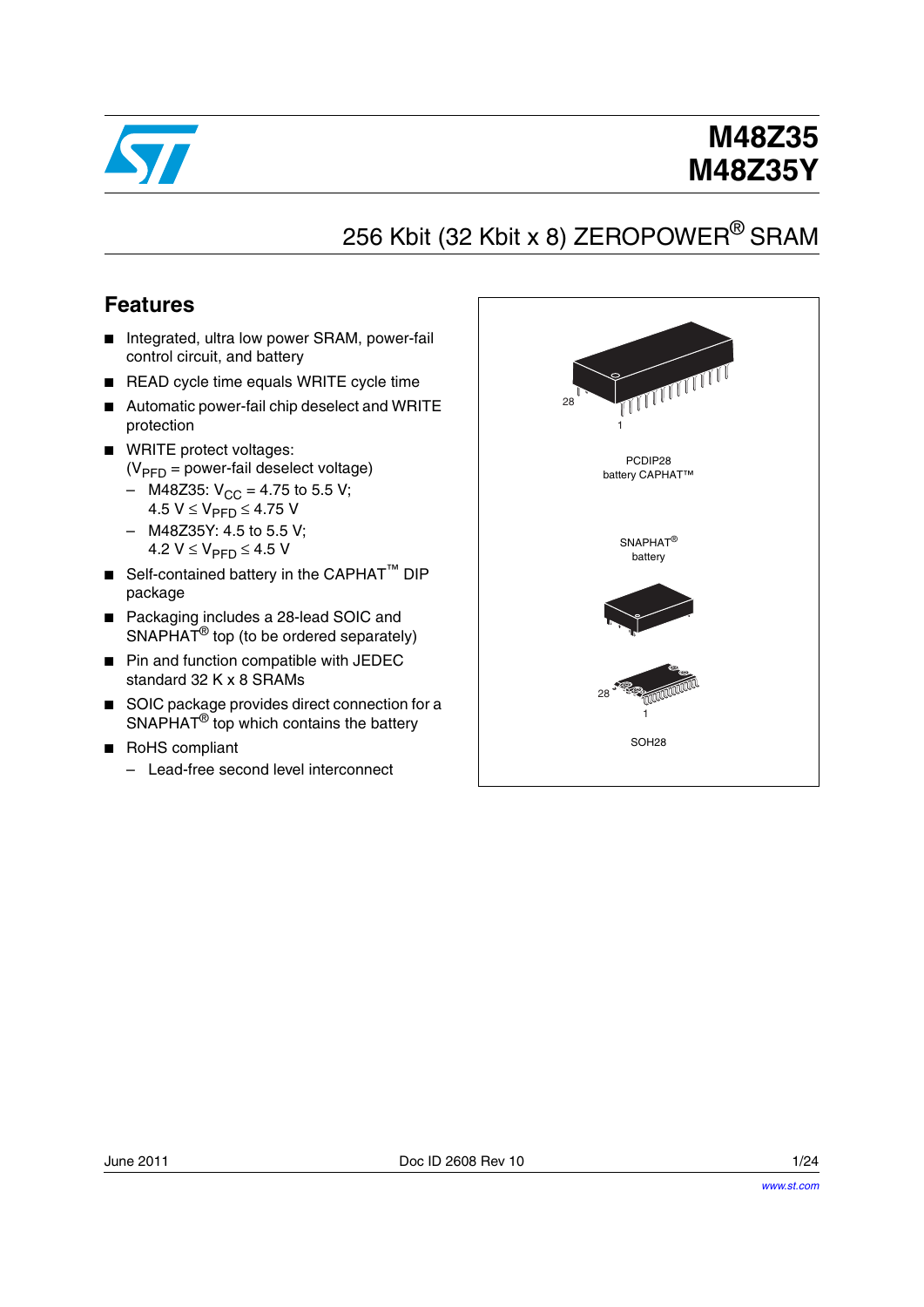# **Contents**

| $\blacksquare$ |     |  |
|----------------|-----|--|
| $\overline{2}$ |     |  |
|                | 2.1 |  |
|                | 2.2 |  |
|                | 2.3 |  |
|                | 2.4 |  |
| 3              |     |  |
| $\overline{4}$ |     |  |
| 5              |     |  |
| 6              |     |  |
| $\overline{7}$ |     |  |
| 8              |     |  |

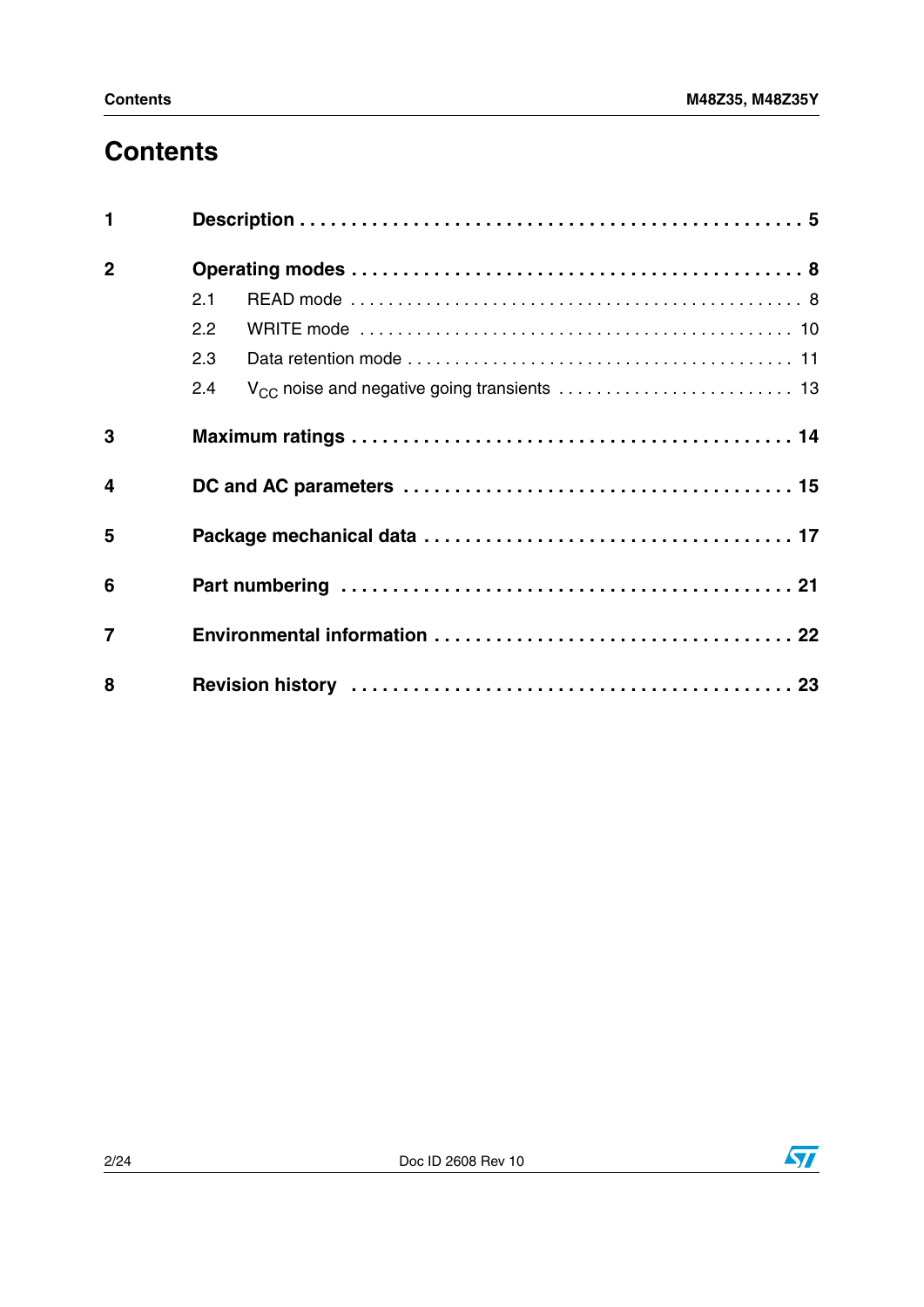## **List of tables**

| Table 1.  |                                                                                           |
|-----------|-------------------------------------------------------------------------------------------|
| Table 2.  |                                                                                           |
| Table 3.  |                                                                                           |
| Table 4.  |                                                                                           |
| Table 5.  |                                                                                           |
| Table 6.  |                                                                                           |
| Table 7.  |                                                                                           |
| Table 8.  |                                                                                           |
| Table 9.  |                                                                                           |
| Table 10. |                                                                                           |
| Table 11. | PMDIP28 - 28-pin plastic DIP, battery CAPHAT <sup>™</sup> , pack. mech. data. 17          |
| Table 12. | SOH28 - 28-lead plastic small outline, battery SNAPHAT <sup>®</sup> , pack. mech. data 18 |
| Table 13. | SH - 4-pin SNAPHAT <sup>®</sup> housing for 48 mAh battery, pack. mech. data 19           |
| Table 14. | SH - 4-pin SNAPHAT <sup>®</sup> housing for 120 mAh battery, pack. mech. data20           |
| Table 15. |                                                                                           |
| Table 16. |                                                                                           |
| Table 17. |                                                                                           |
|           |                                                                                           |

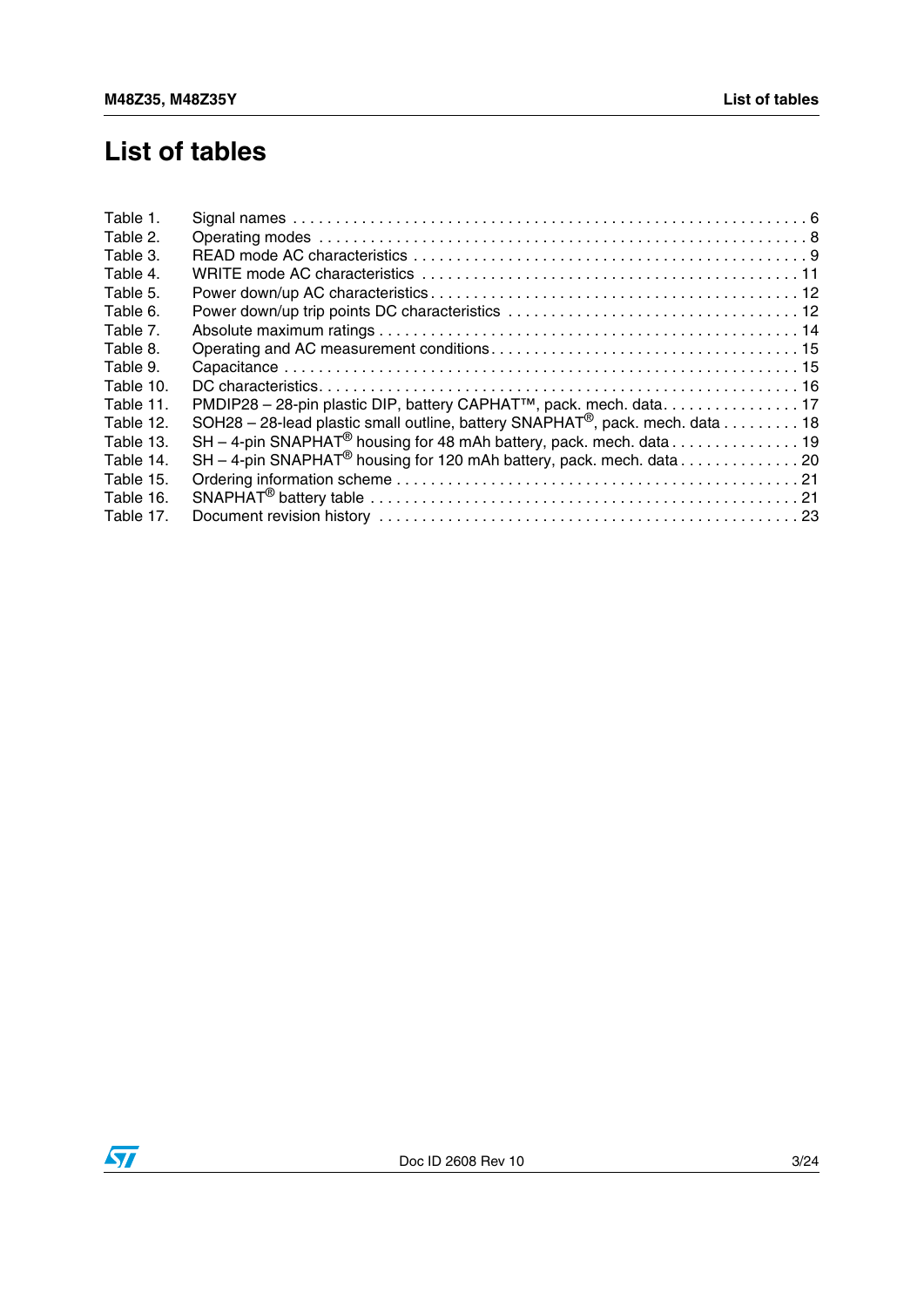# **List of figures**

| Figure 1.  |                                                                                         |  |
|------------|-----------------------------------------------------------------------------------------|--|
| Figure 2.  |                                                                                         |  |
| Figure 3.  |                                                                                         |  |
| Figure 4.  |                                                                                         |  |
| Figure 5.  |                                                                                         |  |
| Figure 6.  |                                                                                         |  |
| Figure 7.  |                                                                                         |  |
| Figure 8.  |                                                                                         |  |
| Figure 9.  |                                                                                         |  |
| Figure 10. |                                                                                         |  |
| Figure 11. | PCDIP28 - 28-pin plastic DIP, battery CAPHAT™, package outline 17                       |  |
| Figure 12. | SOH28 - 28-lead plastic small outline, battery SNAPHAT <sup>®</sup> , pack. outline. 18 |  |
| Figure 13. | SH - 4-pin SNAPHAT <sup>®</sup> housing for 48 mAh battery, package outline 19          |  |
| Figure 14. | SH - 4-pin SNAPHAT <sup>®</sup> housing for 120 mAh battery, package outline 20         |  |
| Figure 15. |                                                                                         |  |
|            |                                                                                         |  |



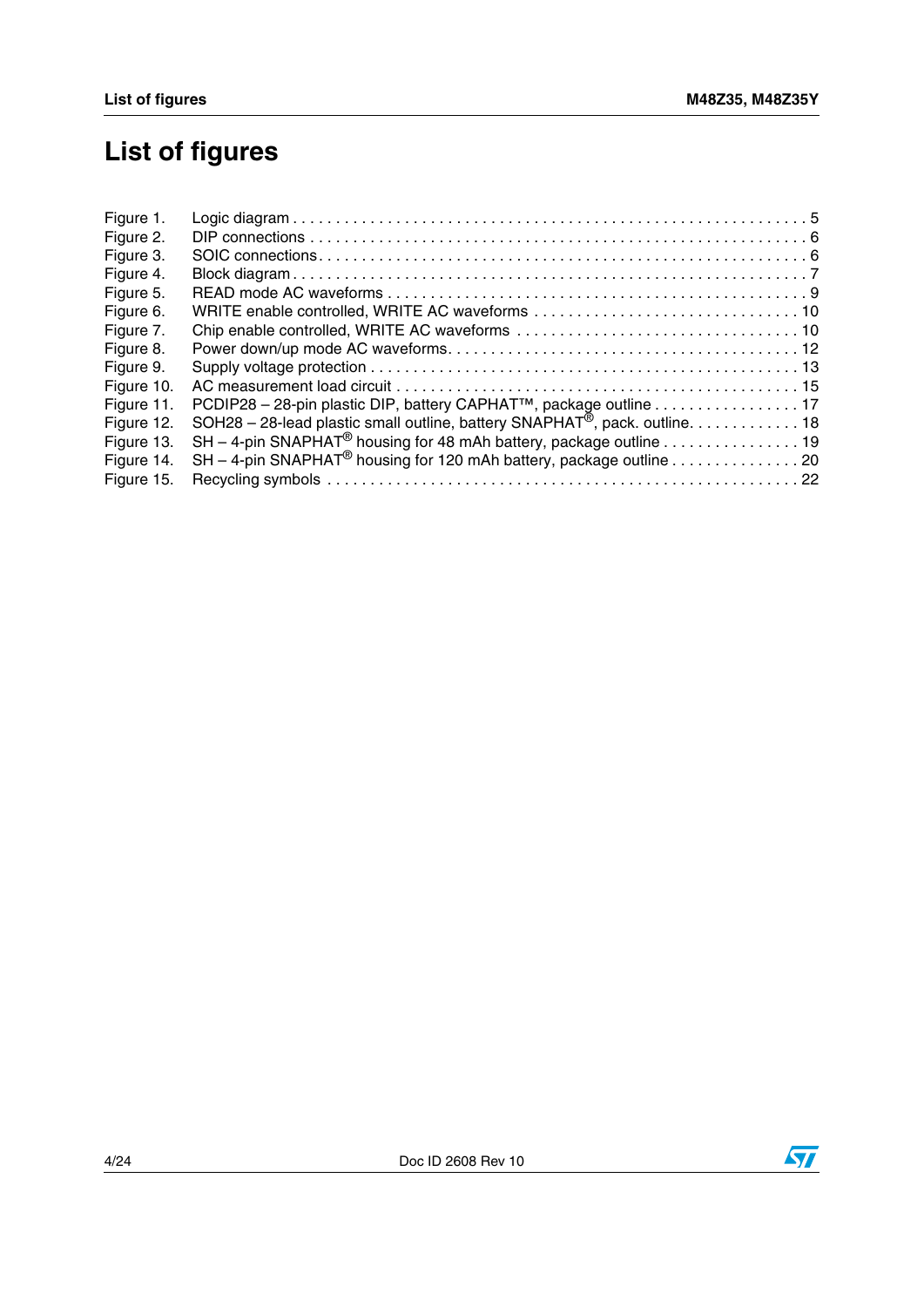### <span id="page-4-0"></span>**1 Description**

The M48Z35/Y ZEROPOWER<sup>®</sup> RAM is a 32 K x 8, non-volatile static RAM that integrates power-fail deselect circuitry and battery control logic on a single die. The monolithic chip is available in two special packages to provide a highly integrated battery-backed memory solution.

The M48Z35/Y is a non-volatile pin and function equivalent to any JEDEC standard 32 K x 8 SRAM. It also easily fits into many ROM, EPROM, and EEPROM sockets, providing the non-volatility of PROMs without any requirement for special WRITE timing or limitations on the number of WRITEs that can be performed. The 28-pin 600 mil DIP CAPHAT™ houses the M48Z35/Y silicon with a long life lithium button cell in a single package.

The 28-pin 330 mil SOIC provides sockets with gold plated contacts at both ends for direct connection to a separate  $SNAPHAT^{\circledR}$  housing containing the battery. The unique design allows the SNAPHAT battery package to be mounted on top of the SOIC package after the completion of the surface mount process. Insertion of the SNAPHAT housing after reflow prevents potential battery damage due to the high temperatures required for device surfacemounting. The SNAPHAT housing is keyed to prevent reverse insertion.

The SOIC and battery packages are shipped separately in plastic anti-static tubes or in tape & reel form.

For the 28-lead SOIC, the battery package (i.e. SNAPHAT) part number is "M4Z28- BR00SH1."



#### <span id="page-4-1"></span>**Figure 1. Logic diagram**

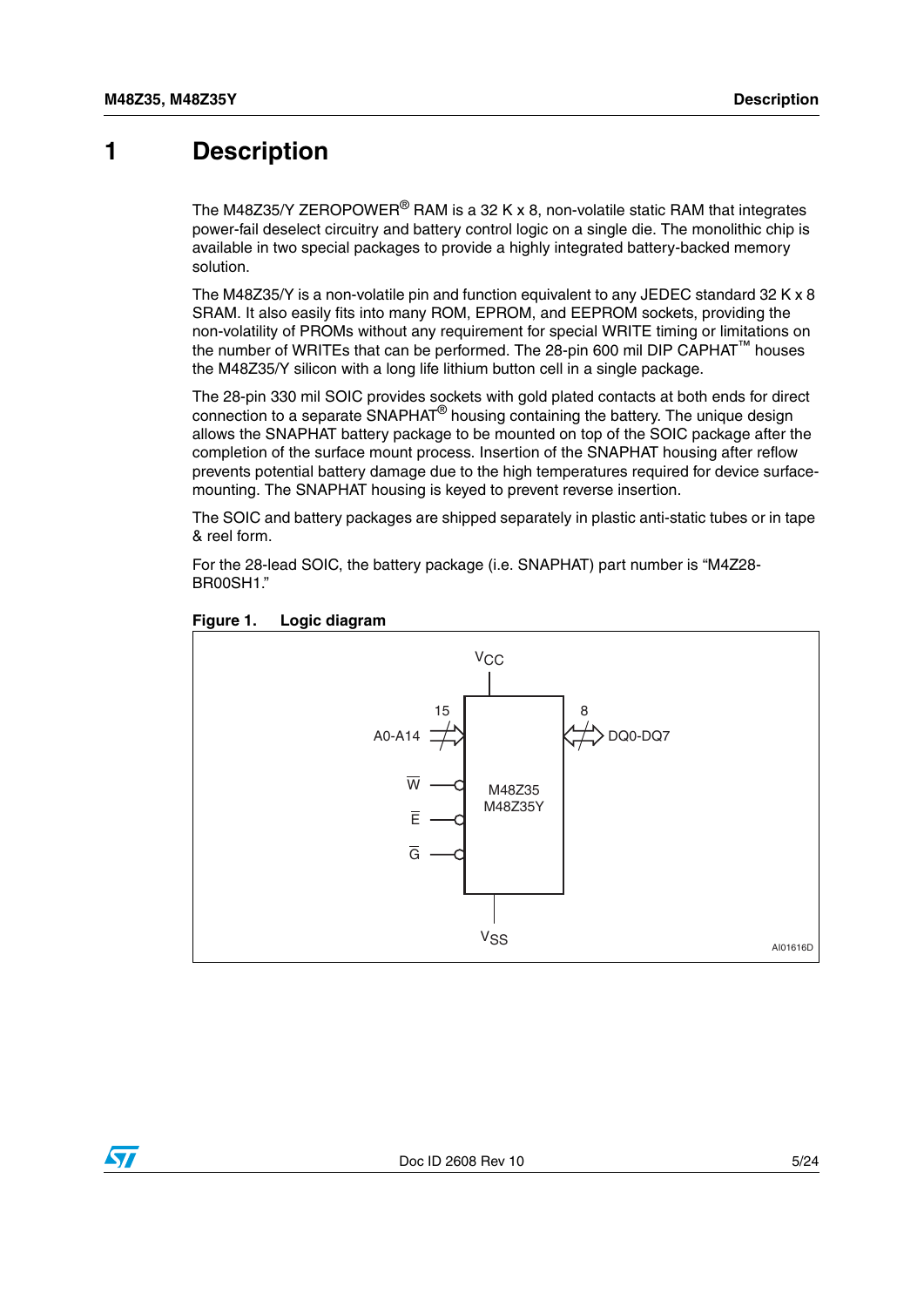| iapie I.<br>Signal names   |                       |
|----------------------------|-----------------------|
| A0-A14                     | Address inputs        |
| DQ0-DQ7                    | Data inputs / outputs |
| Ē.                         | Chip enable input     |
| $\overline{\mathsf{G}}$    | Output enable input   |
| ℼ                          | WRITE enable input    |
| $\rm v_{cc}$               | Supply voltage        |
| $\mathsf{v}_{\mathsf{ss}}$ | Ground                |

<span id="page-5-0"></span>

| Table 1. | <b>Signal names</b> |
|----------|---------------------|
|----------|---------------------|

#### <span id="page-5-1"></span>**Figure 2. DIP connections**

| A14 <sup>[]</sup>         | 28 <b>]</b> V <sub>CC</sub>              |
|---------------------------|------------------------------------------|
| A <sub>12</sub> $\vert$ 2 | ПW<br>27                                 |
| $A7$ [<br>3               | 26 D A13                                 |
| A6 $[$ 4                  | $25$ $\overline{)}$ A8                   |
| A5 $\prod$ 5              | $24$ [] A9                               |
| $A4$ [ 6                  | $23$ $\overline{)}$ A <sub>11</sub>      |
| A3 $[]$ 7                 | $22 \overline{) \overline{G}}$<br>M48Z35 |
| A2 $[$ 8                  | $\Pi$ A10<br>21<br>M48Z35Y               |
| A1 $\prod$ 9              | 20 日                                     |
| A0 $\prod$ 10             | DQ7<br>19 ∏                              |
| DQ0 [ 11                  | 18 DQ6                                   |
| DQ1 [ 12                  | $\overline{)}$ DQ5<br>17                 |
| DQ2 [ 13                  | 16 DQ4                                   |
| V <sub>SS</sub> [14       | 15 DQ3                                   |
|                           | AI01617D                                 |

#### <span id="page-5-2"></span>**Figure 3. SOIC connections**



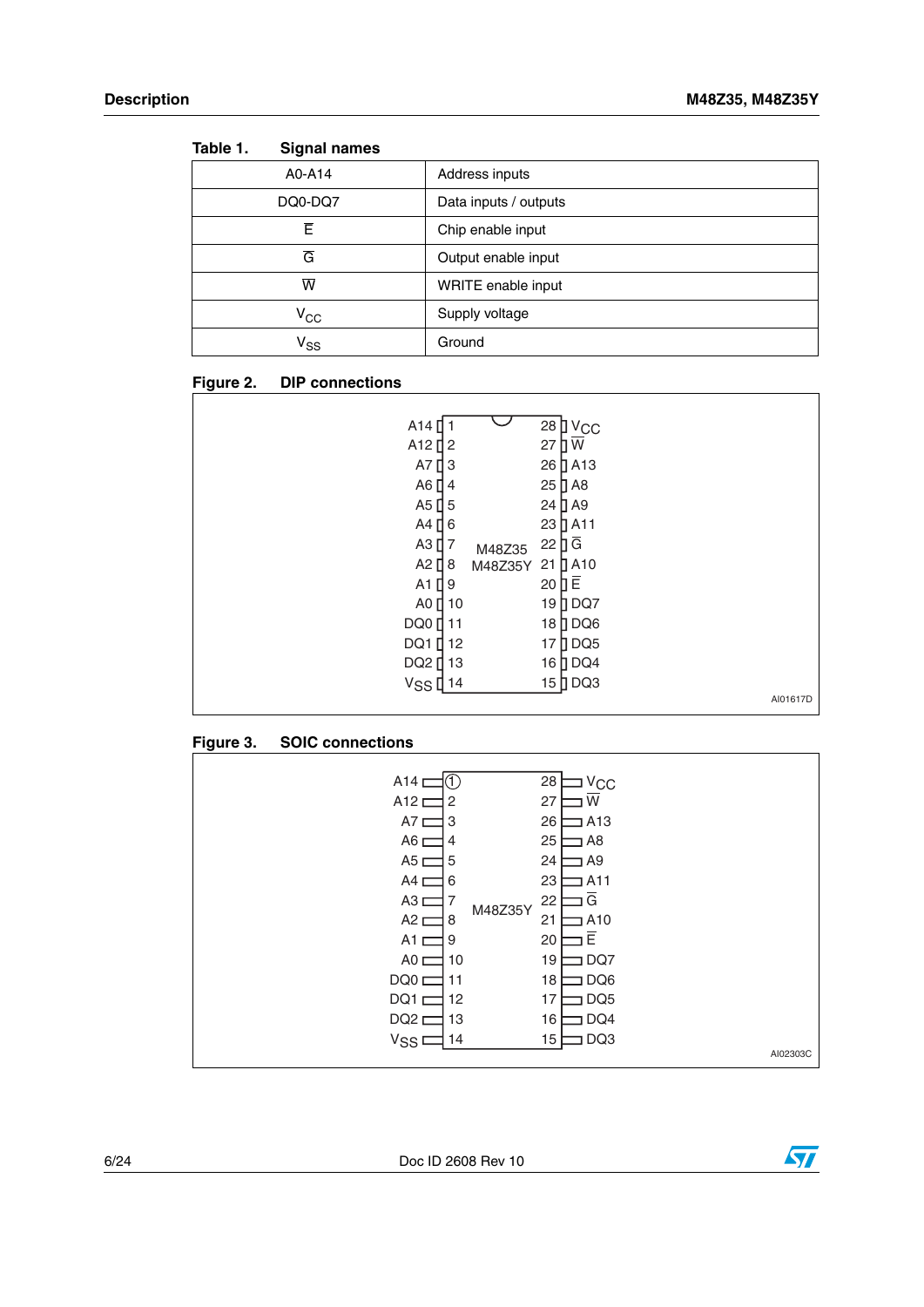#### <span id="page-6-0"></span>**Figure 4. Block diagram**



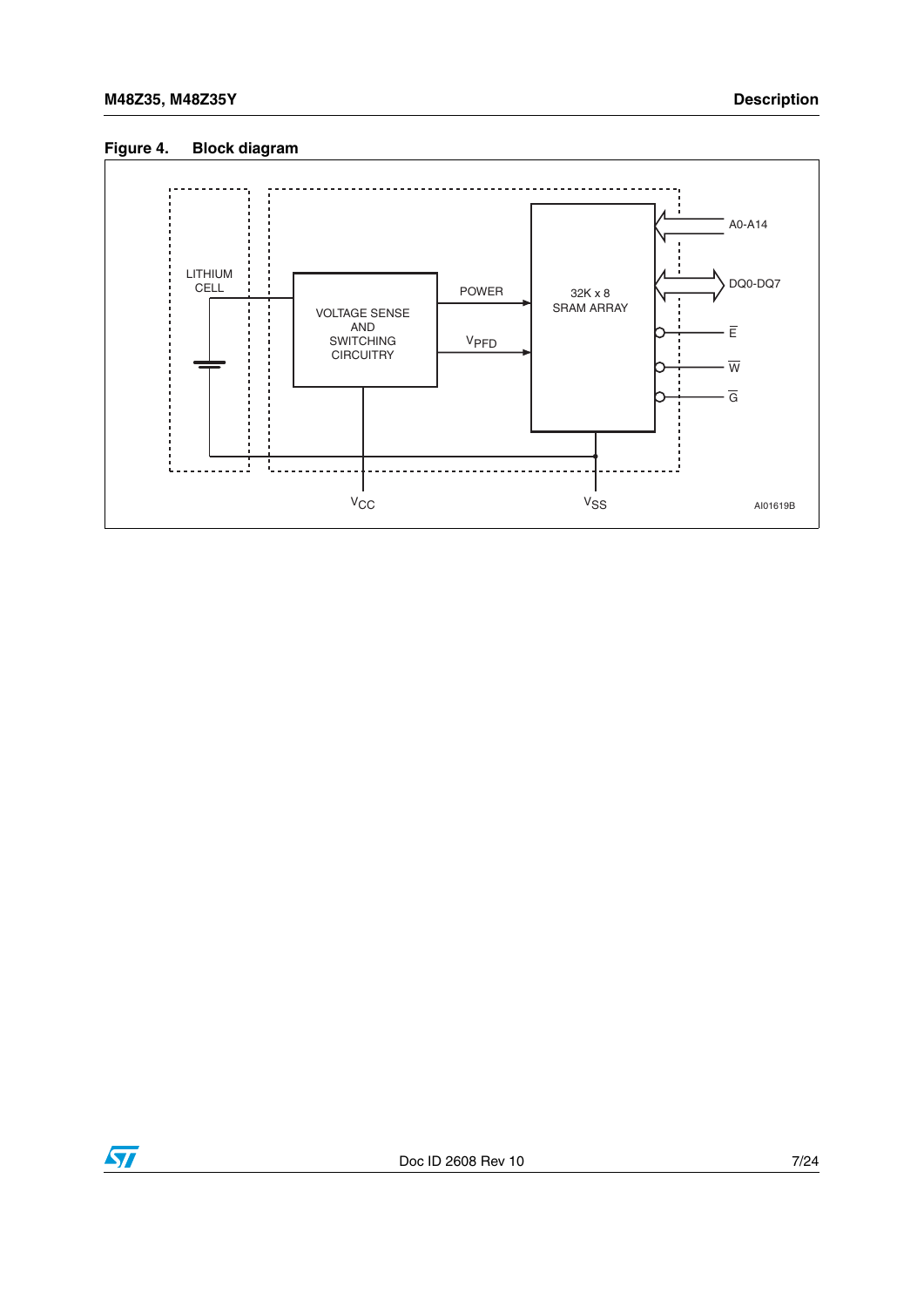## <span id="page-7-0"></span>**2 Operating modes**

The M48Z35/Y also has its own power-fail detect circuit. The control circuitry constantly monitors the single 5 V supply for an out of tolerance condition. When  $V_{CC}$  is out of tolerance, the circuit write protects the SRAM, providing a high degree of data security in the midst of unpredictable system operation brought on by low  $V_{CC}$ . As  $V_{CC}$  falls below approximately 3 V, the control circuitry connects the battery which maintains data until valid power returns.

| <b>Mode</b>     | $V_{CC}$                                          | Ē               | Ğ               | W               | <b>DQ0-DQ7</b> | <b>Power</b>        |
|-----------------|---------------------------------------------------|-----------------|-----------------|-----------------|----------------|---------------------|
| <b>Deselect</b> |                                                   | $V_{\text{IH}}$ | X               | x               | High Z         | Standby             |
| <b>WRITE</b>    | 4.75 to 5.5 V<br>or                               | $V_{IL}$        | x               | $V_{IL}$        | $D_{IN}$       | Active              |
| <b>READ</b>     | 4.5 to 5.5 V                                      | $V_{IL}$        | $V_{IL}$        | V <sub>IH</sub> | $D_{OUT}$      | Active              |
| <b>READ</b>     |                                                   | $V_{IL}$        | $V_{\text{IH}}$ | V <sub>IH</sub> | High Z         | Active              |
| <b>Deselect</b> | $V_{SO}$ to $V_{\text{PFD}}$ (min) <sup>(1)</sup> | x               | x               | X               | High Z         | CMOS standby        |
| <b>Deselect</b> | $\leq$ $V_{SO}$ <sup>(1)</sup>                    | x               | x               | x               | High Z         | Battery backup mode |

#### <span id="page-7-2"></span>**Table 2. Operating modes**

1. See *[Table 6 on page 12](#page-11-1)* for details.

*Note:*  $X = V_{\text{IH}}$  or  $V_{\text{IL}}$ ;  $V_{\text{SO}} =$  Battery backup switchover voltage.

### <span id="page-7-1"></span>**2.1 READ mode**

The M48Z35/Y is in the READ mode whenever  $\overline{W}$  (WRITE enable) is high,  $\overline{E}$  (chip enable) is low. The device architecture allows ripple-through access of data from eight of 264,144 locations in the static storage array. Thus, the unique address specified by the 15 address inputs defines which one of the 32,768 bytes of data is to be accessed. Valid data will be available at the data I/O pins within address access time  $(t_{AVQV})$  after the last address input signal is stable, providing that the  $\overline{E}$  and  $\overline{G}$  access times are also satisfied. If the  $\overline{E}$  and  $\overline{G}$ access times are not met, valid data will be available after the latter of the chip enable access time ( $t_{ELOV}$ ) or output enable access time ( $t_{GLOV}$ ).

The state of the eight three-state data I/O signals is controlled by  $\overline{E}$  and  $\overline{G}$ . If the outputs are activated before t<sub>AVOV</sub>, the data lines will be driven to an indeterminate state until t<sub>AVOV</sub>. If the address inputs are changed while  $\overline{E}$  and  $\overline{G}$  remain active, output data will remain valid for output data hold time  $(t_{AXOX})$  but will go indeterminate until the next address access.

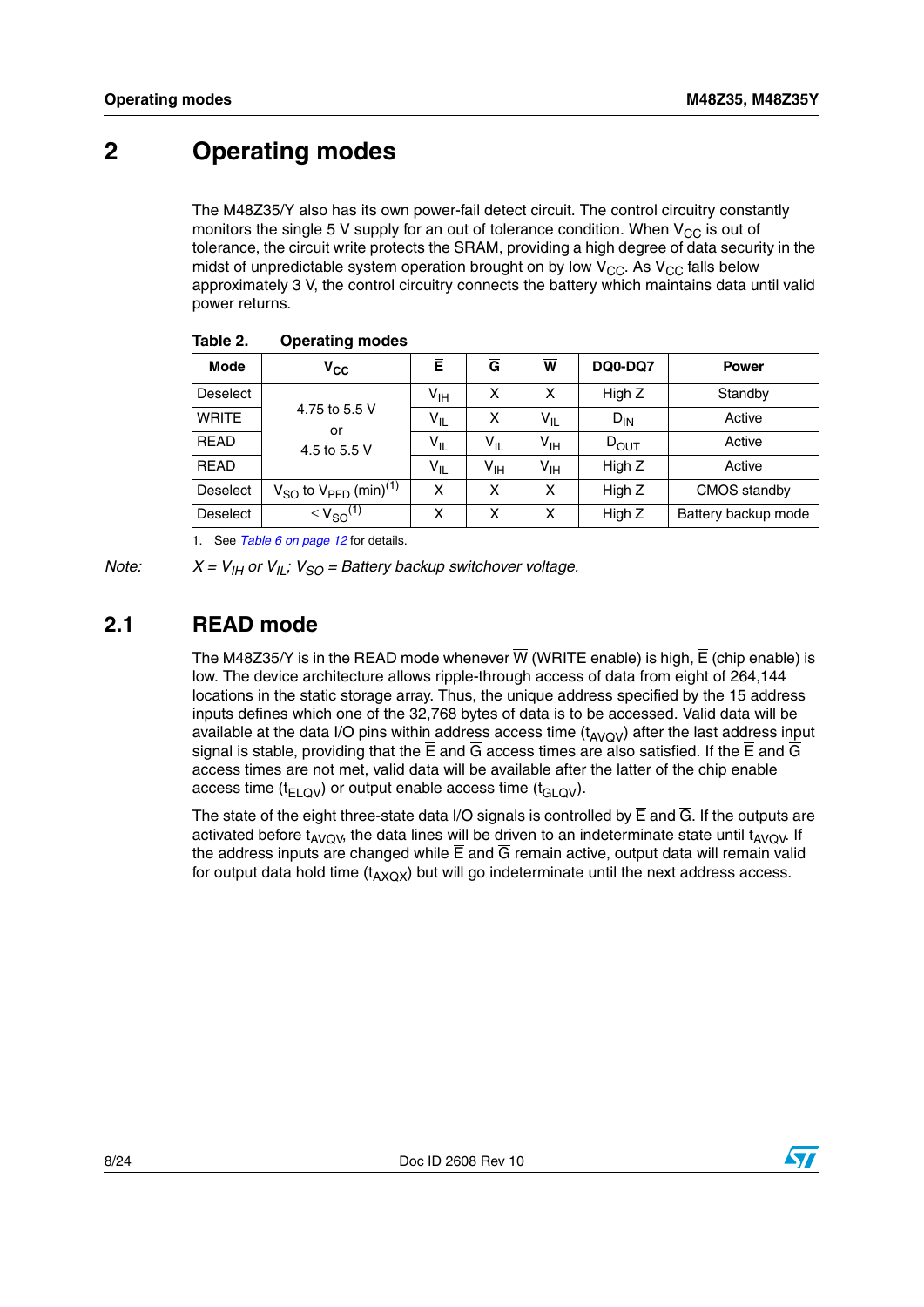

#### <span id="page-8-1"></span>**Figure 5. READ mode AC waveforms**

*Note: WRITE enable (W) = High.*

#### <span id="page-8-0"></span>**Table 3. READ mode AC characteristics**

|                           | Parameter <sup>(1)</sup>                | M48Z35/Y |     | Unit |
|---------------------------|-----------------------------------------|----------|-----|------|
| Symbol                    |                                         | $-70$    |     |      |
|                           |                                         | Min      | Max |      |
| t <sub>AVAV</sub>         | READ cycle time                         | 70       |     | ns   |
| $t_{AVQV}$ <sup>(2)</sup> | Address valid to output valid           |          | 70  | ns   |
| $t_{ELQV}$ <sup>(2)</sup> | Chip enable low to output valid         |          | 70  | ns   |
| $t_{\text{GLQV}}^{(2)}$   | Output enable low to output valid       |          | 35  | ns   |
| $t_{ELQX}^{(3)}$          | Chip enable low to output transition    | 5        |     | ns   |
| $t_{\text{GLQX}}^{(3)}$   | Output enable low to output transition  | 5        |     | ns   |
| $t_{EHQZ}^{(3)}$          | Chip enable high to output Hi-Z         |          | 25  | ns   |
| $t_{GHQZ}^{(3)}$          | Output enable high to output Hi-Z       |          | 25  | ns   |
| $t_{AXQX}^{(2)}$          | Address transition to output transition | 10       |     | ns   |

1. Valid for ambient operating temperature:  $T_A = 0$  to 70 °C; V<sub>CC</sub> = 4.75 to 5.5 V or 4.5 to 5.5 V (except where noted).

2.  $C_L = 100 \text{ pF}.$ 

3.  $C_L = 5$  pF.

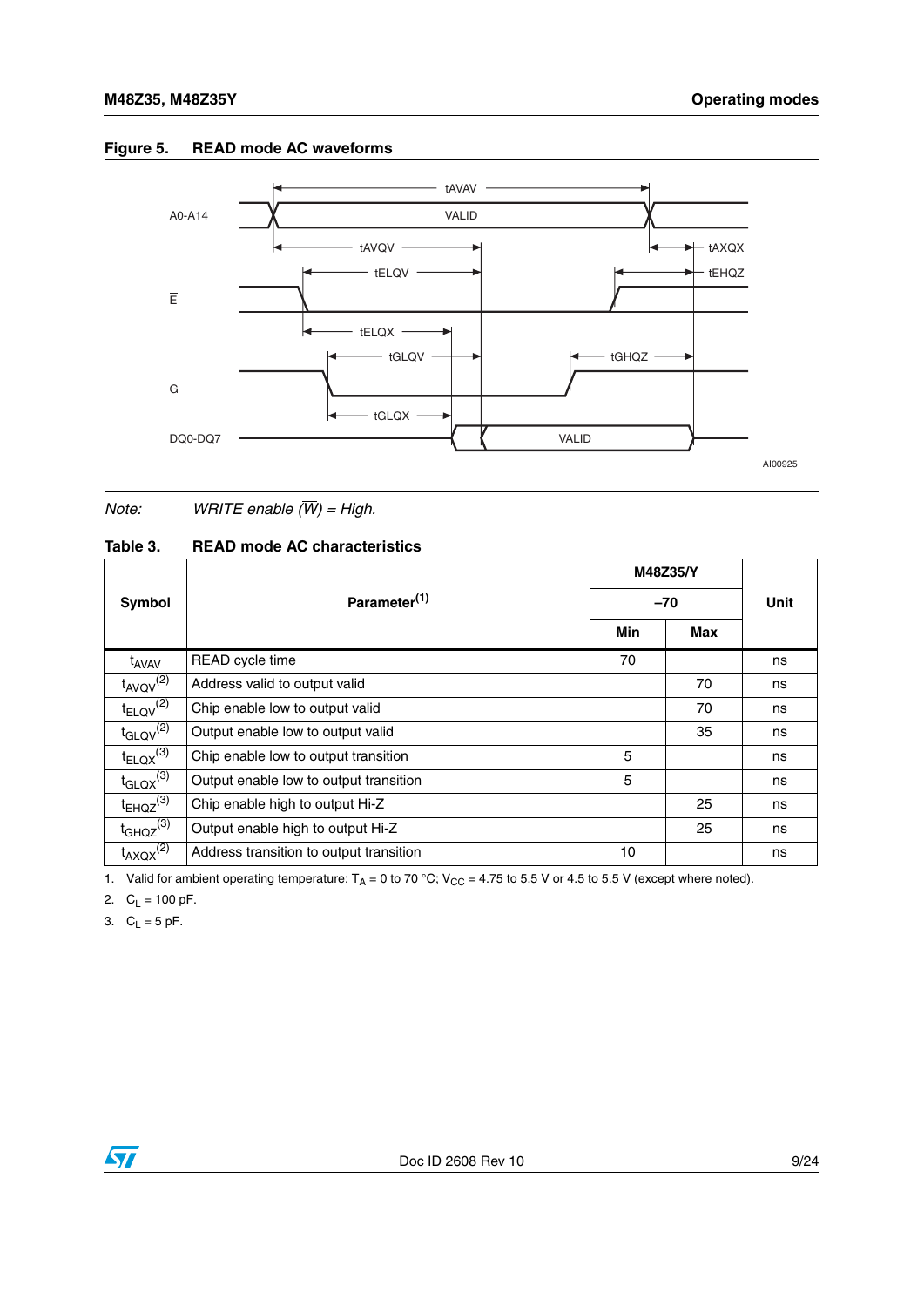### <span id="page-9-0"></span>**2.2 WRITE mode**

The M48Z35/Y is in the WRITE mode whenever  $\overline{W}$  and  $\overline{E}$  are low. The start of a WRITE is referenced from the latter occurring falling edge of  $\overline{W}$  or  $\overline{E}$ . A WRITE is terminated by the earlier rising edge of  $\overline{W}$  or  $\overline{E}$ . The addresses must be held valid throughout the cycle.  $\overline{E}$  or  $\overline{W}$ must return high for a minimum of  $t_{EHAX}$  from chip enable or  $t_{WHAX}$  from WRITE enable prior to the initiation of another READ or WRITE cycle. Data-in must be valid  $t_{\text{DVWH}}$  prior to the end of WRITE and remain valid for  $t_{WHDX}$  afterward.  $\overline{G}$  should be kept high during WRITE cycles to avoid bus contention; although, if the output bus has been activated by a low on  $\overline{E}$ and  $\overline{G}$ , a low on  $\overline{W}$  will disable the outputs t<sub>WLQZ</sub> after  $\overline{W}$  falls.



<span id="page-9-1"></span>**Figure 6. WRITE enable controlled, WRITE AC waveforms**

<span id="page-9-2"></span>



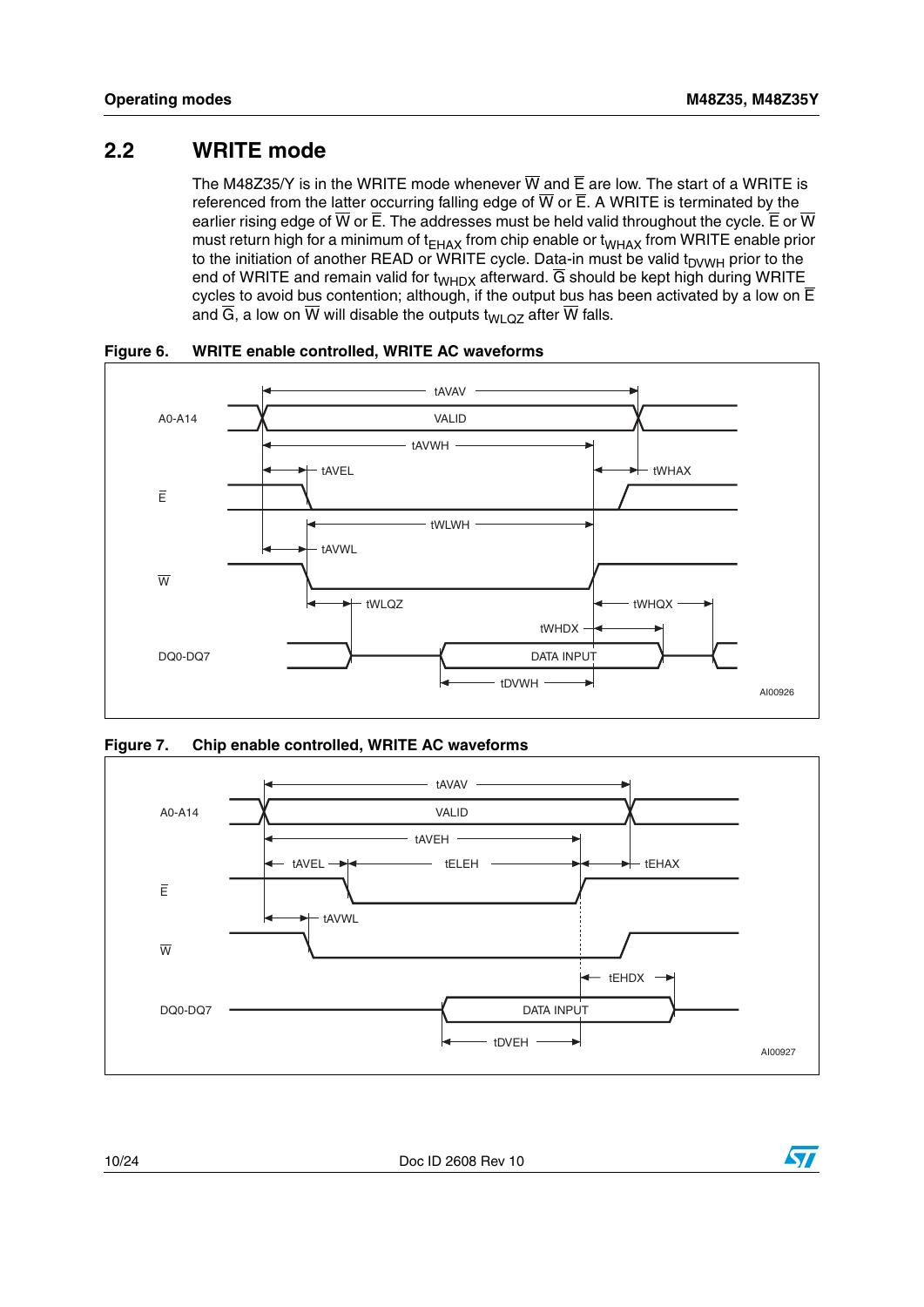|                                |                                         | M48Z35/Y<br>$-70$ |     | <b>Unit</b> |
|--------------------------------|-----------------------------------------|-------------------|-----|-------------|
| Symbol                         | Parameter <sup>(1)</sup>                |                   |     |             |
|                                |                                         | <b>Min</b>        | Max |             |
| t <sub>AVAV</sub>              | WRITE cycle time                        | 70                |     | ns          |
| t <sub>AVWL</sub>              | Address valid to WRITE enable low       | $\Omega$          |     | ns          |
| t <sub>AVEL</sub>              | Address valid to chip enable low        | $\Omega$          |     | ns          |
| t <sub>WLWH</sub>              | WRITE enable pulse width                | 50                |     | ns          |
| <sup>t</sup> ELEH              | Chip enable low to chip enable high     | 55                |     | ns          |
| t <sub>WHAX</sub>              | WRITE enable high to address transition | $\Omega$          |     | ns          |
| $t_{EHAX}$                     | Chip enable high to address transition  | $\Omega$          |     | ns          |
| t <sub>DVWH</sub>              | Input valid to WRITE enable high        | 30                |     | ns          |
| t <sub>DVEH</sub>              | Input valid to chip enable high         | 30                |     | ns          |
| <sup>t</sup> whdx              | WRITE enable high to input transition   | 5                 |     | ns          |
| $t_{EHDX}$                     | Chip enable high to input transition    | 5                 |     | ns          |
| $t_{WLQZ}^{(2)(3)}$            | WRITE enable low to output Hi-Z         |                   | 25  | ns          |
| t <sub>AVWH</sub>              | Address valid to WRITE enable high      | 60                |     | ns          |
| <sup>t</sup> AVEH              | Address valid to chip enable high       | 60                |     | ns          |
| $t_{WHQX}^{(2)\overline{(3)}}$ | WRITE enable high to output transition  | 5                 |     | ns          |

<span id="page-10-2"></span><span id="page-10-1"></span>**Table 4. WRITE mode AC characteristics**

1. Valid for ambient operating temperature:  $T_A = 0$  to 70 °C; V<sub>CC</sub> = 4.75 to 5.5 V or 4.5 to 5.5 V (except where noted).

2.  $C_1 = 5$  pF (see *[Figure 10 on page 15](#page-14-3)*).

3. If  $\overline{E}$  goes low simultaneously with  $\overline{W}$  going low, the outputs remain in the high impedance state.

### <span id="page-10-0"></span>**2.3 Data retention mode**

With valid V<sub>CC</sub> applied, the M48Z35/Y operates as a conventional BYTEWIDE<sup>™</sup> static RAM. Should the supply voltage decay, the RAM will automatically power-fail deselect, write protecting itself when  $V_{CC}$  falls within the  $V_{PFD}(max)$ ,  $V_{PFD}(min)$  window. All outputs become high impedance, and all inputs are treated as "don't care."

*Note: A power failure during a WRITE cycle may corrupt data at the currently addressed location, but does not jeopardize the rest of the RAM's content. At voltages below*  $V_{PFD}(min)$ *, the user can be assured the memory will be in a write protected state, provided the V<sub>CC</sub> fall time is not less than t<sub>F</sub>. The M48Z35/Y may respond to transient noise spikes on V<sub>CC</sub> that reach into the deselect window during the time the device is sampling*  $V_{CC}$ *. Therefore, decoupling of the power supply lines is recommended.*

> When  $V_{CC}$  drops below  $V_{SO}$ , the control circuit switches power to the internal battery which preserves data. The internal button cell will maintain data in the M48Z35/Y for an accumulated period of at least 10 years (at 25°C) when  $V_{CC}$  is less than  $V_{SO}$ .

As system power returns and  $V_{CC}$  rises above  $V_{SO}$ , the battery is disconnected, and the power supply is switched to external  $V_{CC}$ . Write protection continues until  $V_{CC}$  reaches  $V_{\text{PFD}}$ (min) plus t<sub>RFC</sub>(min). Normal RAM operation can resume t<sub>RFC</sub> after V<sub>CC</sub> exceeds  $V_{\text{PFD}}$ (max).

For more information on battery storage life refer to the application note AN1012.

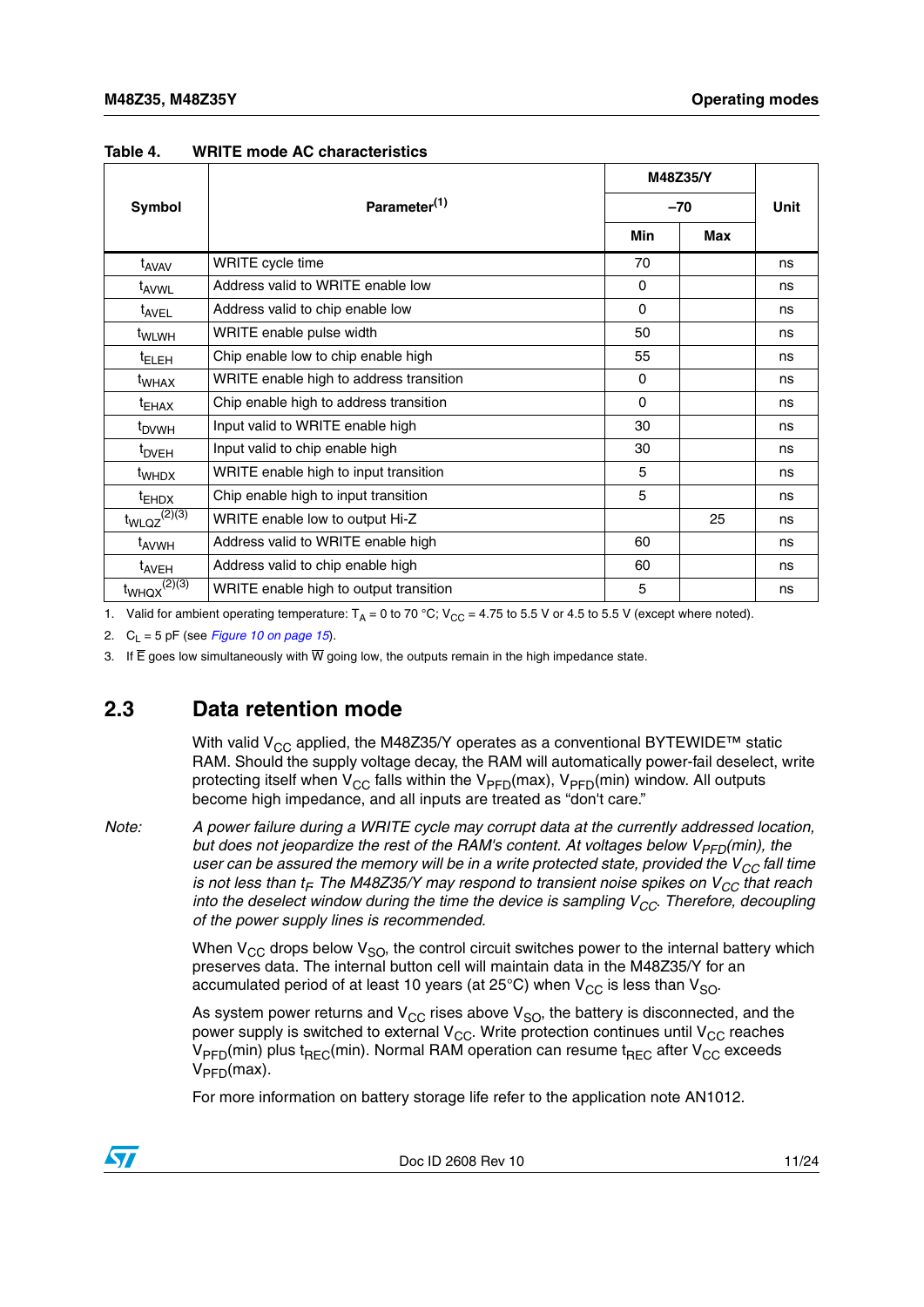

#### <span id="page-11-2"></span>**Figure 8. Power down/up mode AC waveforms**

<span id="page-11-0"></span>

| Table 5. |  | Power down/up AC characteristics |
|----------|--|----------------------------------|
|----------|--|----------------------------------|

| Symbol                        | Parameter <sup>(1)</sup>                                                   | Min | Max | Unit |
|-------------------------------|----------------------------------------------------------------------------|-----|-----|------|
| t <sub>PD</sub>               | $\overline{E}$ or $\overline{W}$ at $V_{\text{IH}}$ before power down      | 0   |     | μs   |
| $t_F(2)$                      | $V_{\text{PFD}}$ (max) to $V_{\text{PFD}}$ (min) $V_{\text{CC}}$ fall time | 300 |     | μs   |
| $t_{FB}$ (3)                  | $V_{\text{PFD}}$ (min) to $V_{\text{SS}}$ $V_{\text{CC}}$ fall time        | 10  |     | μs   |
| $t_{\mathsf{R}}$              | $V_{\text{PFD}}$ (min) to $V_{\text{PFD}}$ (max) $V_{\text{CC}}$ rise time | 10  |     | μs   |
| t <sub>RВ</sub>               | $V_{SS}$ to $V_{PFD}$ (min) $V_{CC}$ rise time                             |     |     | μs   |
| $\mathfrak{t}_{\mathsf{rec}}$ | $V_{\text{PFD}}$ (max) to inputs recognized                                | 40  | 200 | ms   |

1. Valid for ambient operating temperature:  $T_A = 0$  to 70 °C; V<sub>CC</sub> = 4.75 to 5.5 V or 4.5 to 5.5 V (except where noted).

2. V<sub>PFD</sub> (max) to V<sub>PFD</sub> (min) fall time of less than t<sub>F</sub> may result in deselection/write protection not occurring until 200 µs after V<sub>CC</sub> passes V<sub>PFD</sub> (min).

3.  $V_{\text{PFD}}$  (min) to  $V_{SS}$  fall time of less than t<sub>FB</sub> may cause corruption of RAM data.

#### <span id="page-11-1"></span>**Table 6. Power down/up trip points DC characteristics**

| Symbol                  | Parameter <sup>(1)</sup>          |          | Min | <b>Typ</b> | Max  | Unit  |
|-------------------------|-----------------------------------|----------|-----|------------|------|-------|
| V <sub>PFD</sub>        | Power-fail deselect voltage       | M48Z35   | 4.5 | 4.6        | 4.75 |       |
|                         |                                   | M48Z35Y  | 4.2 | 4.35       | 4.5  |       |
| $V_{SO}$                | Battery backup switchover voltage | M48Z35/Y |     | 3.0        |      |       |
| $t_{DR}$ <sup>(2)</sup> | Expected data retention time      |          | 10  |            |      | Years |

1. Valid for ambient operating temperature:  $T_A = 0$  to 70 °C; V<sub>CC</sub> = 4.75 to 5.5V or 4.5 to 5.5V (except where noted).

2. At 25 °C,  $V_{CC} = 0$  V.

*Note:* All voltages referenced to V<sub>SS</sub>.

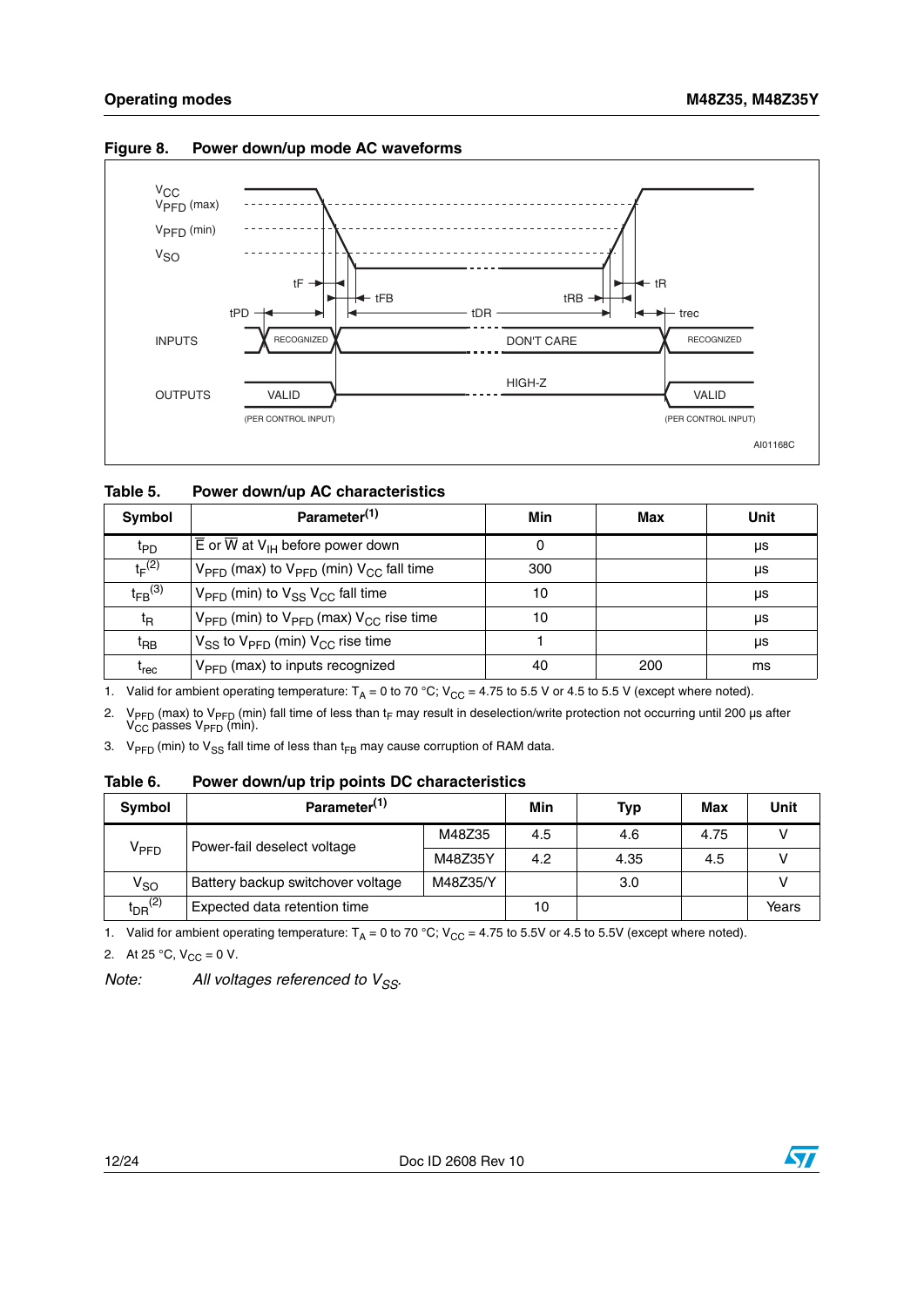### <span id="page-12-0"></span>**2.4** V<sub>CC</sub> noise and negative going transients

 $I_{CC}$  transients, including those produced by output switching, can produce voltage fluctuations, resulting in spikes on the  $V_{CC}$  bus. These transients can be reduced if capacitors are used to store energy which stabilizes the  $V_{CC}$  bus. The energy stored in the bypass capacitors will be released as low going spikes are generated or energy will be absorbed when overshoots occur. A ceramic bypass capacitor value of 0.1 µF (see *[Figure 9](#page-12-1)*) is recommended in order to provide the needed filtering.

In addition to transients that are caused by normal SRAM operation, power cycling can generate negative voltage spikes on  $V_{CC}$  that drive it to values below  $V_{SS}$  by as much as one volt. These negative spikes can cause data corruption in the SRAM while in battery backup mode. To protect from these voltage spikes, ST recommends connecting a Schottky diode from  $V_{CC}$  to  $V_{SS}$  (cathode connected to  $V_{CC}$ , anode to  $V_{SS}$ ). (Schottky diode 1N5817 is recommended for through hole and MBRS120T3 is recommended for surface mount).

<span id="page-12-1"></span>



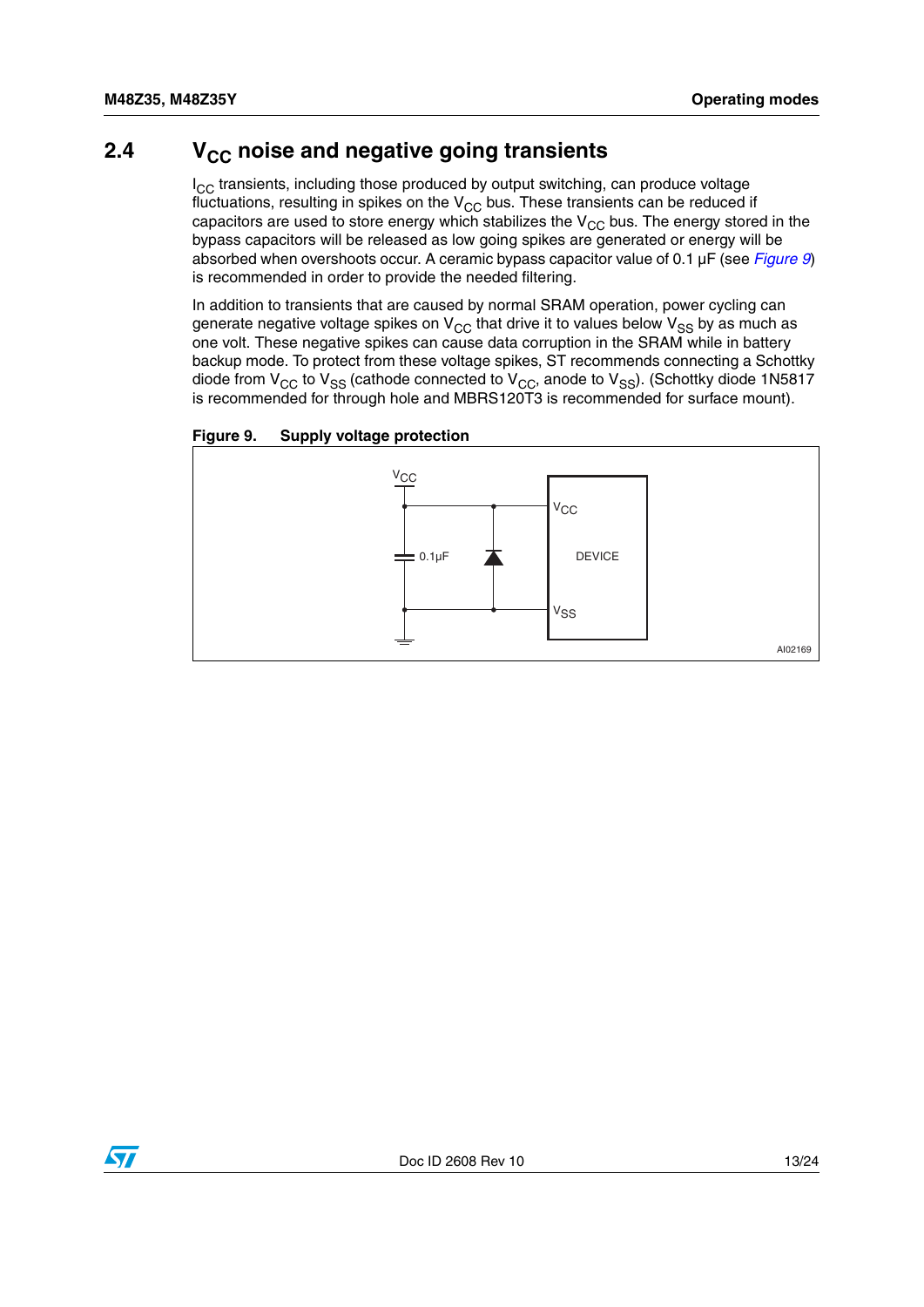## <span id="page-13-0"></span>**3 Maximum ratings**

Stressing the device above the rating listed in the absolute maximum ratings table may cause permanent damage to the device. These are stress ratings only and operation of the device at these or any other conditions above those indicated in the operating sections of this specification is not implied. Exposure to absolute maximum rating conditions for extended periods may affect device reliability.

| <b>Symbol</b>      | <b>Parameter</b>                                    |                          | Value        | Unit        |
|--------------------|-----------------------------------------------------|--------------------------|--------------|-------------|
| $T_A$              | Ambient operating temperature                       | 0 to 70                  | °C           |             |
|                    |                                                     | SNAPHAT <sup>®</sup> top | $-40$ to 85  | °C          |
| $T_{\rm STG}$      | Storage temperature ( $V_{CC}$ off, oscillator off) | CAPHAT <sup>®</sup> DIP  | $-40$ to 85  | $^{\circ}C$ |
|                    |                                                     | SOH <sub>28</sub>        | $-55$ to 125 | °C          |
| $T_{SLD}^{(1)(2)}$ | Lead solder temperature for 10 seconds              | 260                      | °C           |             |
| $V_{IO}$           | Input or output voltages                            | $-0.3$ to $7.0$          | v            |             |
| $V_{\rm CC}$       | Supply voltage                                      | $-0.3$ to $7.0$          | v            |             |
| l <sub>O</sub>     | Output current                                      | 20                       | mA           |             |
| $P_D$              | Power dissipation                                   |                          |              | w           |

<span id="page-13-1"></span>**Table 7. Absolute maximum ratings**

<span id="page-13-2"></span>1. For DIP package, soldering temperature of the IC leads is to not exceed 260 °C for 10 seconds. Furthermore, the devices shall not be exposed to IR reflow nor preheat cycles (as performed as part of wave soldering). ST recommends the devices be hand-soldered or placed in sockets to avoid heat damage to the batteries.

2. For SOH28 package, lead-free (Pb-free) lead finish: reflow at peak temperature of 260 °C (the time above 255 °C must not exceed 30 seconds).

*Caution: Negative undershoots below –0.3 V are not allowed on any pin while in the battery backup mode.*

**Caution:** *Do NOT wave solder SOIC to avoid damaging SNAPHAT*® *sockets.*



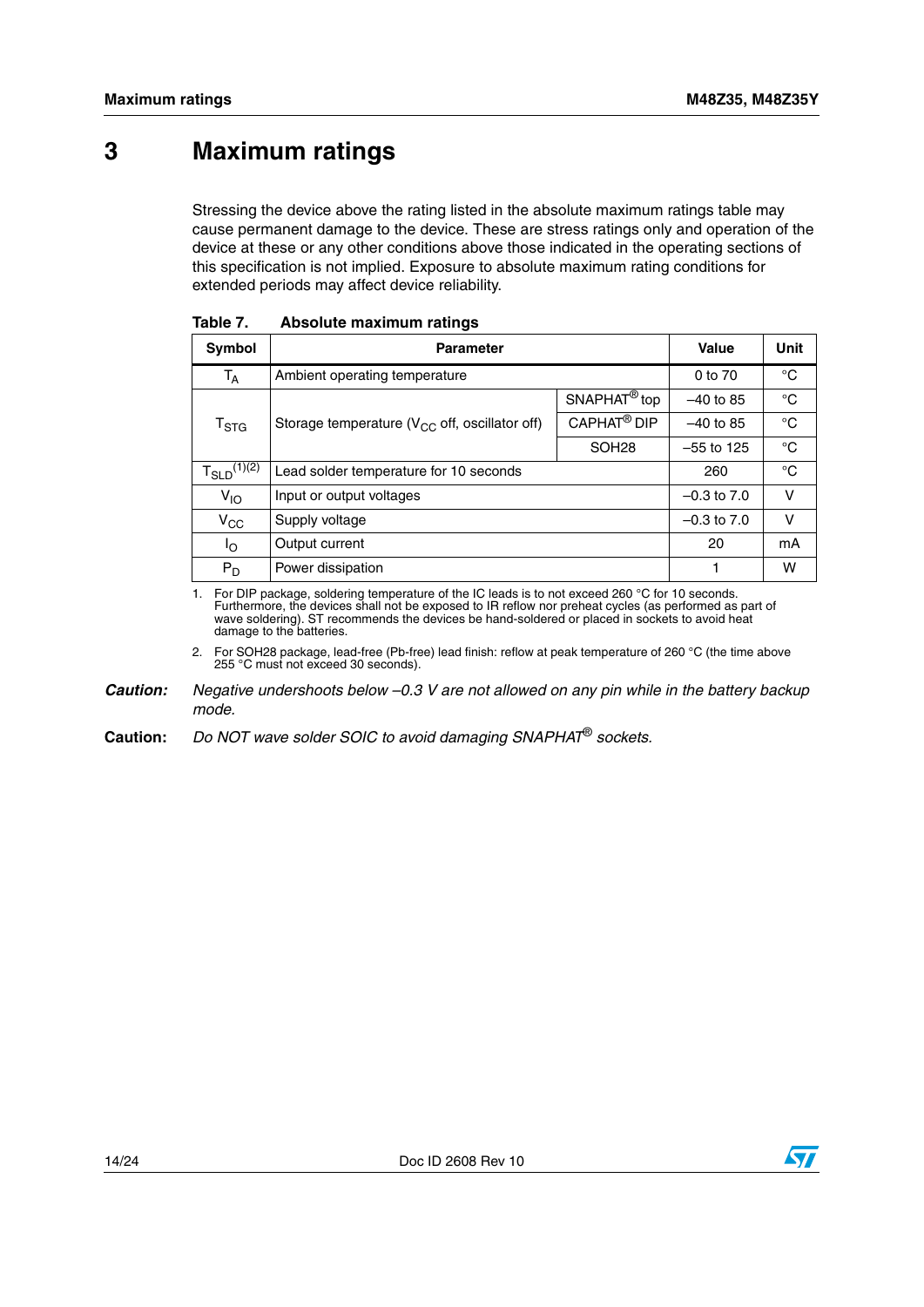### <span id="page-14-0"></span>**4 DC and AC parameters**

This section summarizes the operating and measurement conditions, as well as the DC and AC characteristics of the device. The parameters in the following DC and AC characteristic tables are derived from tests performed under the measurement conditions listed in *[Table 8:](#page-14-1)  [Operating and AC measurement conditions](#page-14-1)*. Designers should check that the operating conditions in their projects match the measurement conditions when using the quoted parameters.

| <b>Parameter</b>                      | M48Z35      | M48Z35Y    | Unit |
|---------------------------------------|-------------|------------|------|
| Supply voltage $(V_{CC})$             | 4.75 to 5.5 | 4.5 to 5.5 |      |
| Ambient operating temperature $(T_A)$ | 0 to 70     | 0 to 70    | °C   |
| Load capacitance $(C_1)$              | 100         | 100        | рF   |
| Input rise and fall times             | $\leq 5$    | $\leq 5$   | ns   |
| Input pulse voltages                  | $0$ to $3$  | $0$ to $3$ |      |
| Input and output timing ref. voltages | 1.5         | 1.5        |      |

<span id="page-14-1"></span>**Table 8. Operating and AC measurement conditions**

*Note: Output Hi-Z is defined as the point where data is no longer driven.*

#### <span id="page-14-3"></span>**Figure 10. AC measurement load circuit**



#### <span id="page-14-2"></span>**Table 9. Capacitance**

| Symbol         | Parameter <sup>(1)(2)</sup> | Min | Max | Unit |
|----------------|-----------------------------|-----|-----|------|
| $C_{IN}$       | Input capacitance           |     |     | рF   |
| $C_{10}^{(3)}$ | Input / output capacitance  |     | 10  | рF   |

1. Effective capacitance measured with power supply at 5 V. Sampled only, not 100% tested.

- 2. Outputs deselected.
- 3. At 25 °C.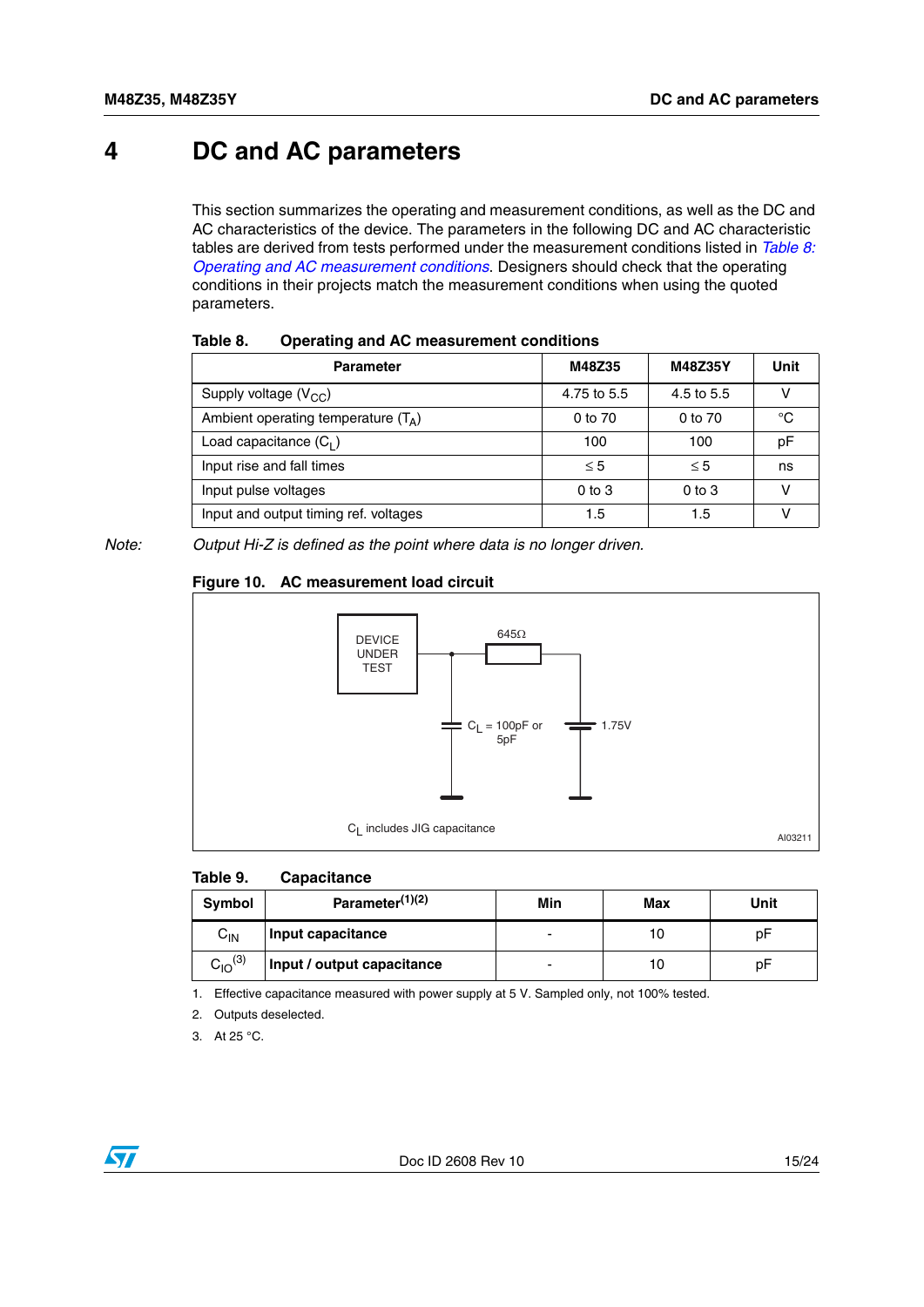| Symbol                  | <b>Parameter</b>              | Test condition <sup>(1)</sup>                | Min    | Max                | <b>Unit</b> |
|-------------------------|-------------------------------|----------------------------------------------|--------|--------------------|-------------|
| $I_{11}^{(2)}$          | Input leakage current         | $0 V \leq V_{IN} \leq V_{CC}$                |        | ±1                 | μA          |
| $I_{LO}$ <sup>(2)</sup> | Output leakage current        | $0 V \leq V_{\text{OUT}} \leq V_{\text{CC}}$ |        | ±5                 | μA          |
| $I_{\rm CC}$            | Supply current                | Outputs open                                 |        | 50                 | mA          |
| ICC1                    | Supply current (standby) TTL  | $\overline{E} = V_{\text{IH}}$               |        | 3                  | mA          |
| ICC2                    | Supply current (standby) CMOS | $\overline{E}$ = V <sub>CC</sub> – 0.2 V     |        | 3                  | mA          |
| $V_{IL}$                | Input low voltage             |                                              | $-0.3$ | 0.8                | v           |
| $V_{\text{IH}}$         | Input high voltage            |                                              | 2.2    | $V_{\rm CC}$ + 0.3 | $\vee$      |
| $V_{OL}$                | Output low voltage            | $I_{OL} = 2.1$ mA                            |        | 0.4                | v           |
| $V_{OH}$                | Output high voltage           | $I_{OH} = -1$ mA                             | 2.4    |                    | v           |

#### <span id="page-15-0"></span>**Table 10. DC characteristics**

1. Valid for ambient operating temperature:  $T_A = 0$  to 70 °C;  $V_{CC} = 4.75$  to 5.5 V or 4.5 to 5.5 V (except where noted).

2. Outputs deselected.

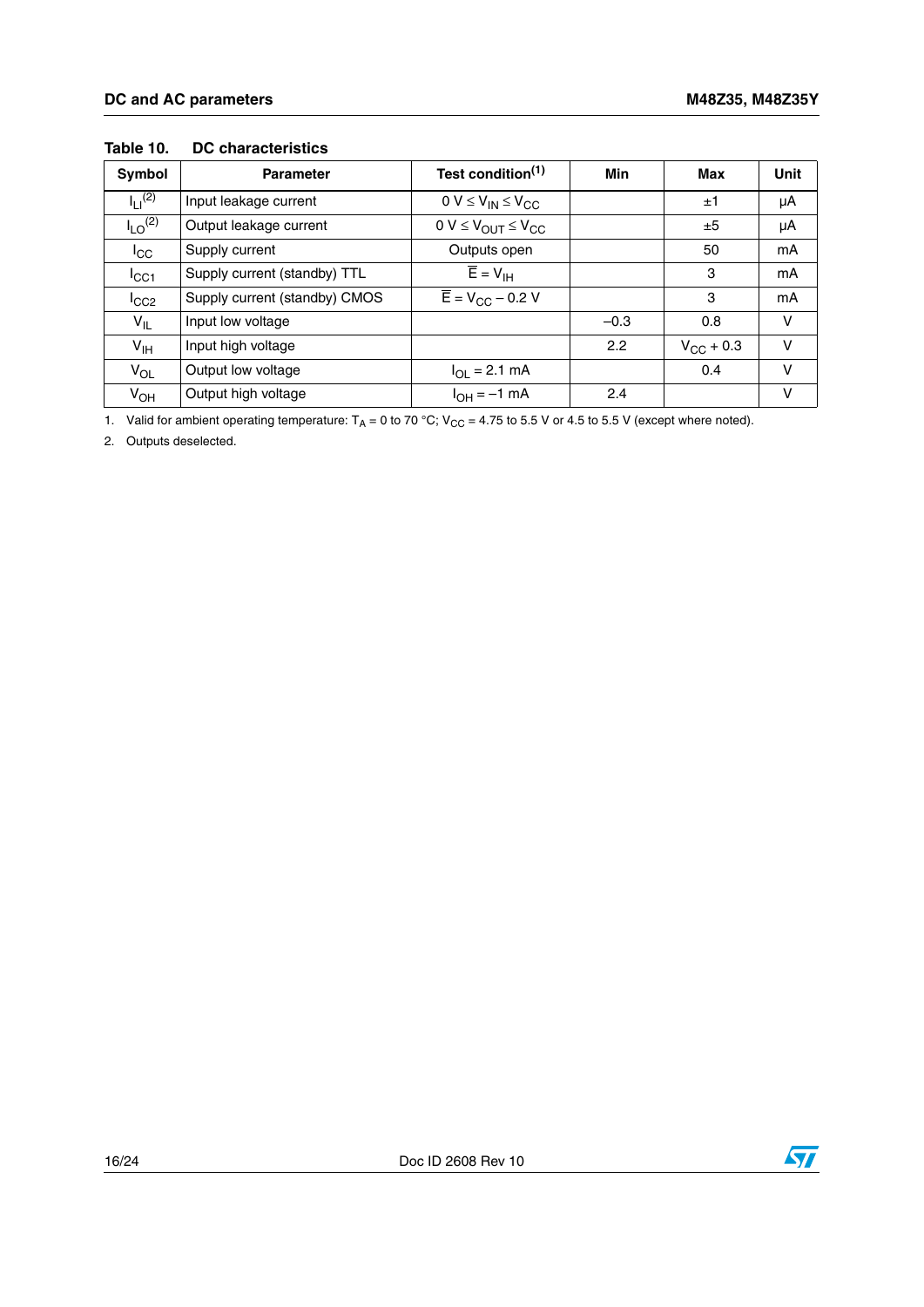## <span id="page-16-0"></span>**5 Package mechanical data**

In order to meet environmental requirements, ST offers these devices in different grades of ECOPACK® packages, depending on their level of environmental compliance. ECOPACK® specifications, grade definitions and product status are available at: *[www.st.com](http://www.st.com)*. ECOPACK® is an ST trademark.

<span id="page-16-2"></span>



*Note: Drawing is not to scale.*

<span id="page-16-1"></span>

|  | Table 11. PMDIP28 – 28-pin plastic DIP, battery CAPHAT™, pack. mech. data |  |
|--|---------------------------------------------------------------------------|--|
|--|---------------------------------------------------------------------------|--|

|               | mm         |       |       | inches     |       |       |
|---------------|------------|-------|-------|------------|-------|-------|
| <b>Symbol</b> | <b>Typ</b> | Min   | Max   | <b>Typ</b> | Min   | Max   |
| A             |            | 8.89  | 9.65  |            | 0.350 | 0.380 |
| A1            |            | 0.38  | 0.76  |            | 0.015 | 0.030 |
| A2            |            | 8.38  | 8.89  |            | 0.330 | 0.350 |
| B             |            | 0.38  | 0.53  |            | 0.015 | 0.021 |
| <b>B1</b>     |            | 1.14  | 1.78  |            | 0.045 | 0.070 |
| C             |            | 0.20  | 0.31  |            | 0.008 | 0.012 |
| D             |            | 39.37 | 39.88 |            | 1.550 | 1.570 |
| E             |            | 17.83 | 18.34 |            | 0.702 | 0.722 |
| e1            |            | 2.29  | 2.79  |            | 0.090 | 0.110 |
| e3            | 33.02      |       |       | 1.3        |       |       |
| еA            |            | 15.24 | 16.00 |            | 0.600 | 0.630 |
| L             |            | 3.05  | 3.81  |            | 0.120 | 0.150 |
| N             |            | 28    |       |            | 28    |       |

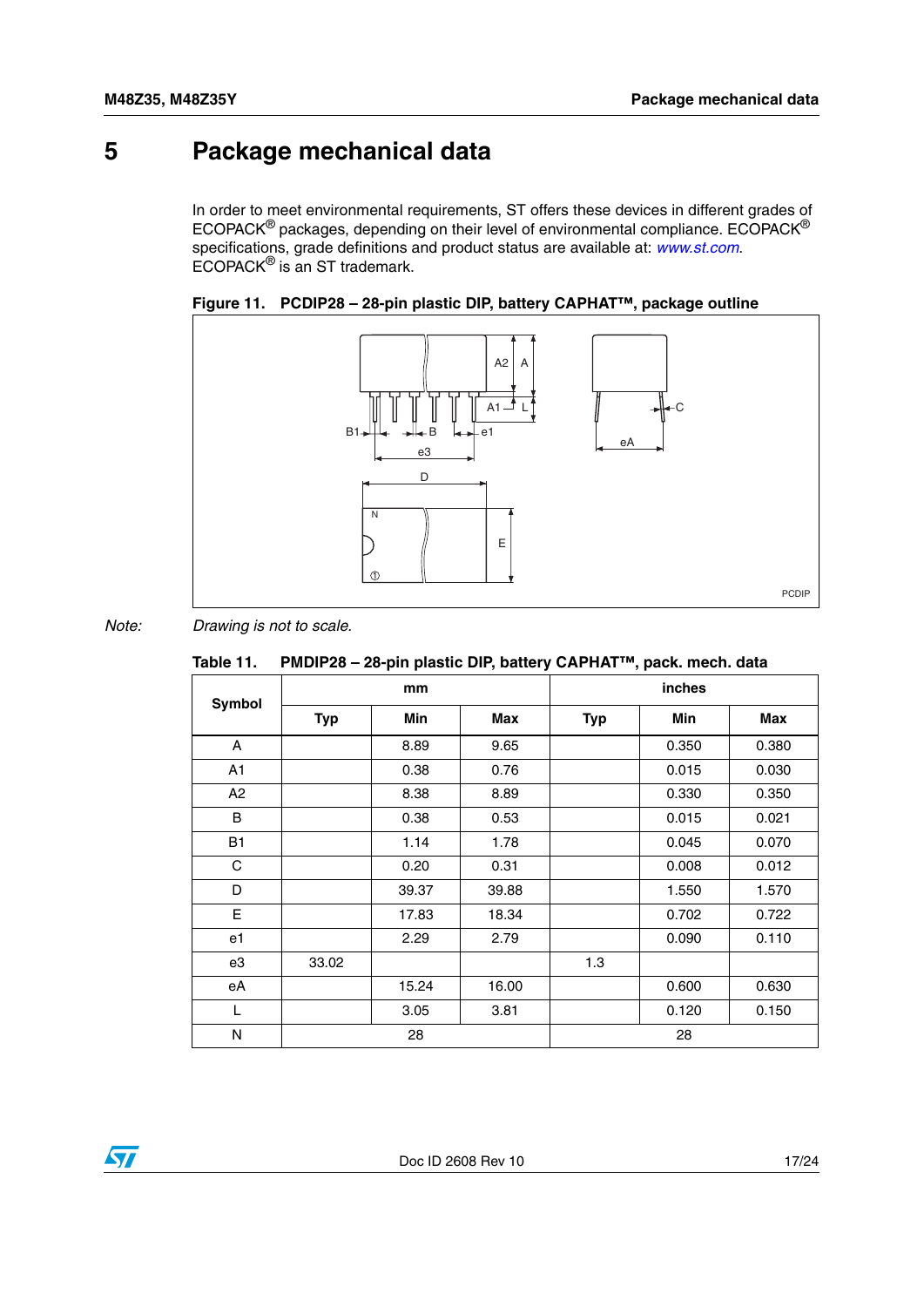

<span id="page-17-1"></span>**Figure 12. SOH28 – 28-lead plastic small outline, battery SNAPHAT®, pack. outline**

*Note: Drawing is not to scale.*

<span id="page-17-0"></span>**Table 12. SOH28 – 28-lead plastic small outline, battery SNAPHAT®, pack. mech. data**

|              | mm         |             |             | inches     |             |             |  |
|--------------|------------|-------------|-------------|------------|-------------|-------------|--|
| Symbol       | <b>Typ</b> | Min         | Max         | <b>Typ</b> | Min         | Max         |  |
| $\mathsf{A}$ |            |             | 3.05        |            |             | 0.120       |  |
| A1           |            | 0.05        | 0.36        |            | 0.002       | 0.014       |  |
| A2           |            | 2.34        | 2.69        |            | 0.092       | 0.106       |  |
| B            |            | 0.36        | 0.51        |            | 0.014       | 0.020       |  |
| $\mathbf C$  |            | 0.15        | 0.32        |            | 0.006       | 0.012       |  |
| D            |            | 17.71       | 18.49       |            | 0.697       | 0.728       |  |
| E            |            | 8.23        | 8.89        |            | 0.324       | 0.350       |  |
| e            | 1.27       |             |             | 0.050      |             |             |  |
| еB           |            | 3.20        | 3.61        |            | 0.126       | 0.142       |  |
| H            |            | 11.51       | 12.70       |            | 0.453       | 0.500       |  |
| Г            |            | 0.41        | 1.27        |            | 0.016       | 0.050       |  |
| a            |            | $0^{\circ}$ | $8^{\circ}$ |            | $0^{\circ}$ | $8^{\circ}$ |  |
| N            |            | 28          |             |            | 28          |             |  |
| CP           |            |             | 0.10        |            |             | 0.004       |  |

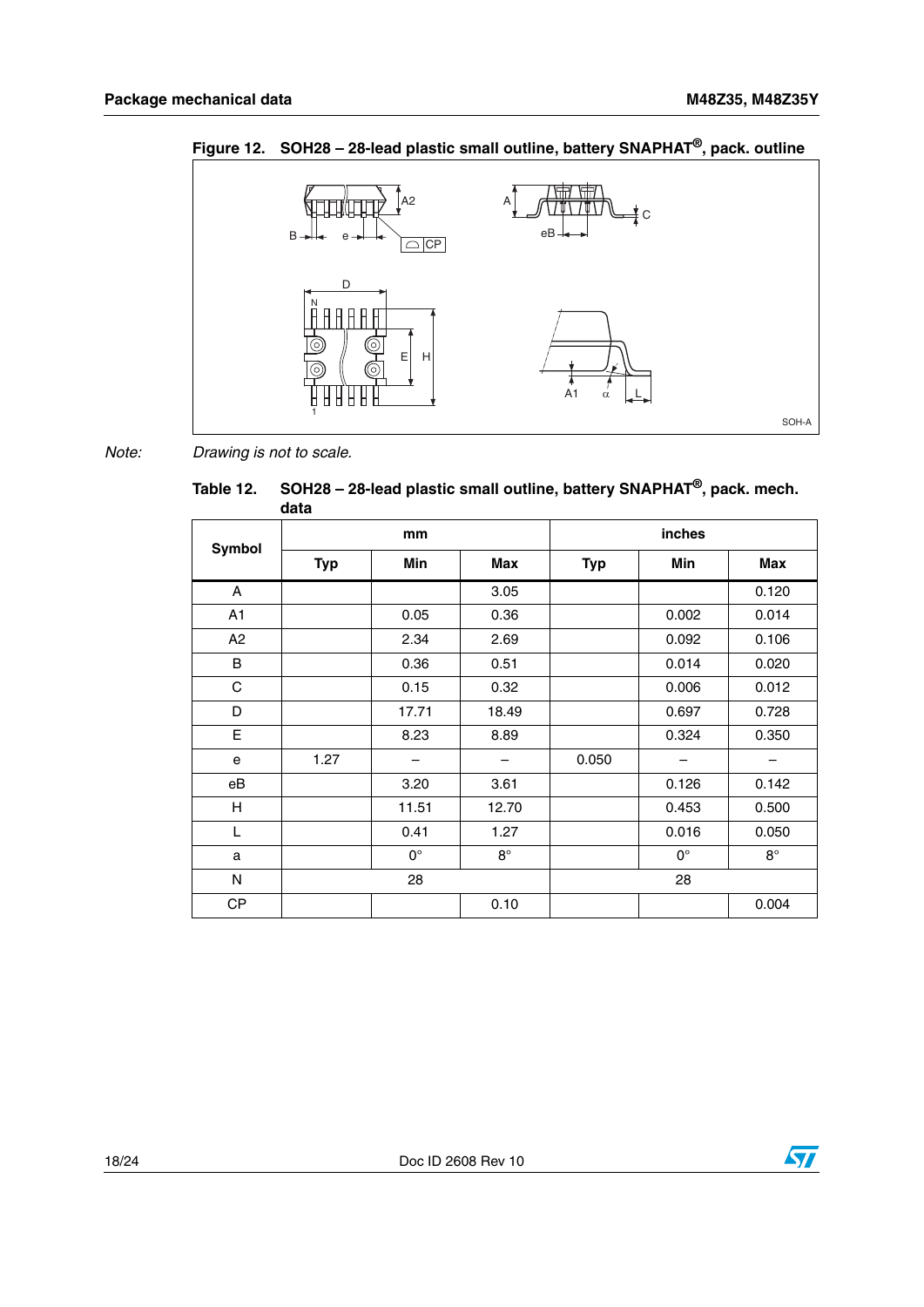

<span id="page-18-1"></span>**Figure 13. SH – 4-pin SNAPHAT® housing for 48 mAh battery, package outline**

*Note: Drawing is not to scale.*

<span id="page-18-0"></span>**Table 13. SH – 4-pin SNAPHAT® housing for 48 mAh battery, pack. mech. data**

| <b>Symbol</b>  | mm         |            |       | inches     |            |       |  |
|----------------|------------|------------|-------|------------|------------|-------|--|
|                | <b>Typ</b> | <b>Min</b> | Max   | <b>Typ</b> | <b>Min</b> | Max   |  |
| A              |            |            | 9.78  |            |            | 0.385 |  |
| A1             |            | 6.73       | 7.24  |            | 0.265      | 0.285 |  |
| A2             |            | 6.48       | 6.99  |            | 0.255      | 0.275 |  |
| A <sub>3</sub> |            |            | 0.38  |            |            | 0.015 |  |
| B              |            | 0.46       | 0.56  |            | 0.018      | 0.022 |  |
| D              |            | 21.21      | 21.84 |            | 0.835      | 0.860 |  |
| E              |            | 14.22      | 14.99 |            | 0.560      | 0.590 |  |
| eA             |            | 15.55      | 15.95 |            | 0.612      | 0.628 |  |
| еB             |            | 3.20       | 3.61  |            | 0.126      | 0.142 |  |
| L              |            | 2.03       | 2.29  |            | 0.080      | 0.090 |  |

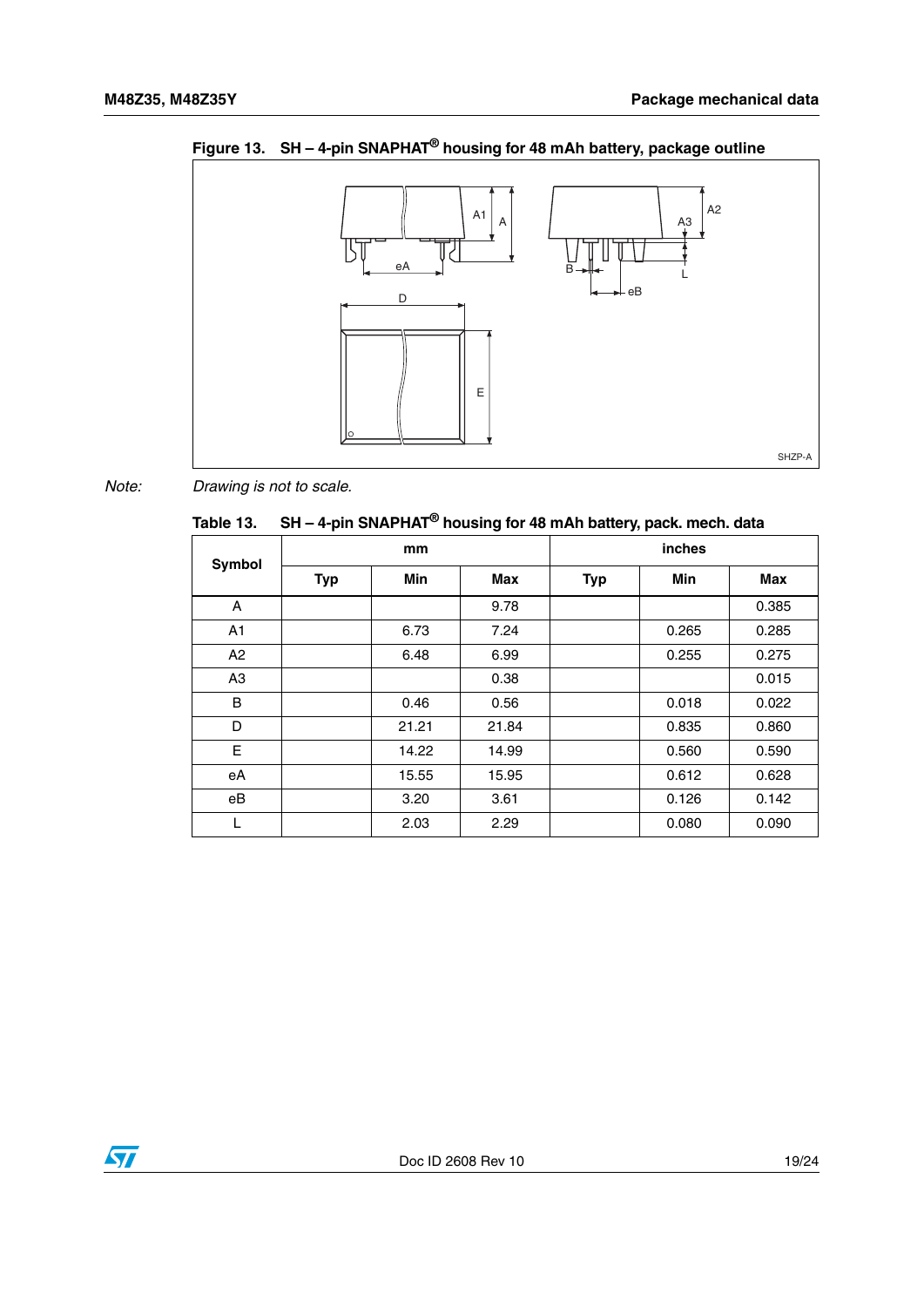

<span id="page-19-1"></span>**Figure 14. SH – 4-pin SNAPHAT® housing for 120 mAh battery, package outline**

*Note: Drawing is not to scale.*

<span id="page-19-0"></span>

|  | Table 14. $\,$ SH – 4-pin SNAPHAT $^{\circledR}$ housing for 120 mAh battery, pack. mech. data |
|--|------------------------------------------------------------------------------------------------|
|  |                                                                                                |

| Symb           | mm         |       |       | inches     |       |       |
|----------------|------------|-------|-------|------------|-------|-------|
|                | <b>Typ</b> | Min   | Max   | <b>Typ</b> | Min   | Max   |
| A              |            |       | 10.54 |            |       | 0.415 |
| A <sub>1</sub> |            | 8.00  | 8.51  |            | 0.315 | 0.335 |
| A2             |            | 7.24  | 8.00  |            | 0.285 | 0.315 |
| A <sub>3</sub> |            |       | 0.38  |            |       | 0.015 |
| B              |            | 0.46  | 0.56  |            | 0.018 | 0.022 |
| D              |            | 21.21 | 21.84 |            | 0.835 | 0.860 |
| E              |            | 17.27 | 18.03 |            | 0.680 | 0.710 |
| eA             |            | 15.55 | 15.95 |            | 0.612 | 0.628 |
| eB             |            | 3.20  | 3.61  |            | 0.126 | 0.142 |
| L              |            | 2.03  | 2.29  |            | 0.080 | 0.090 |

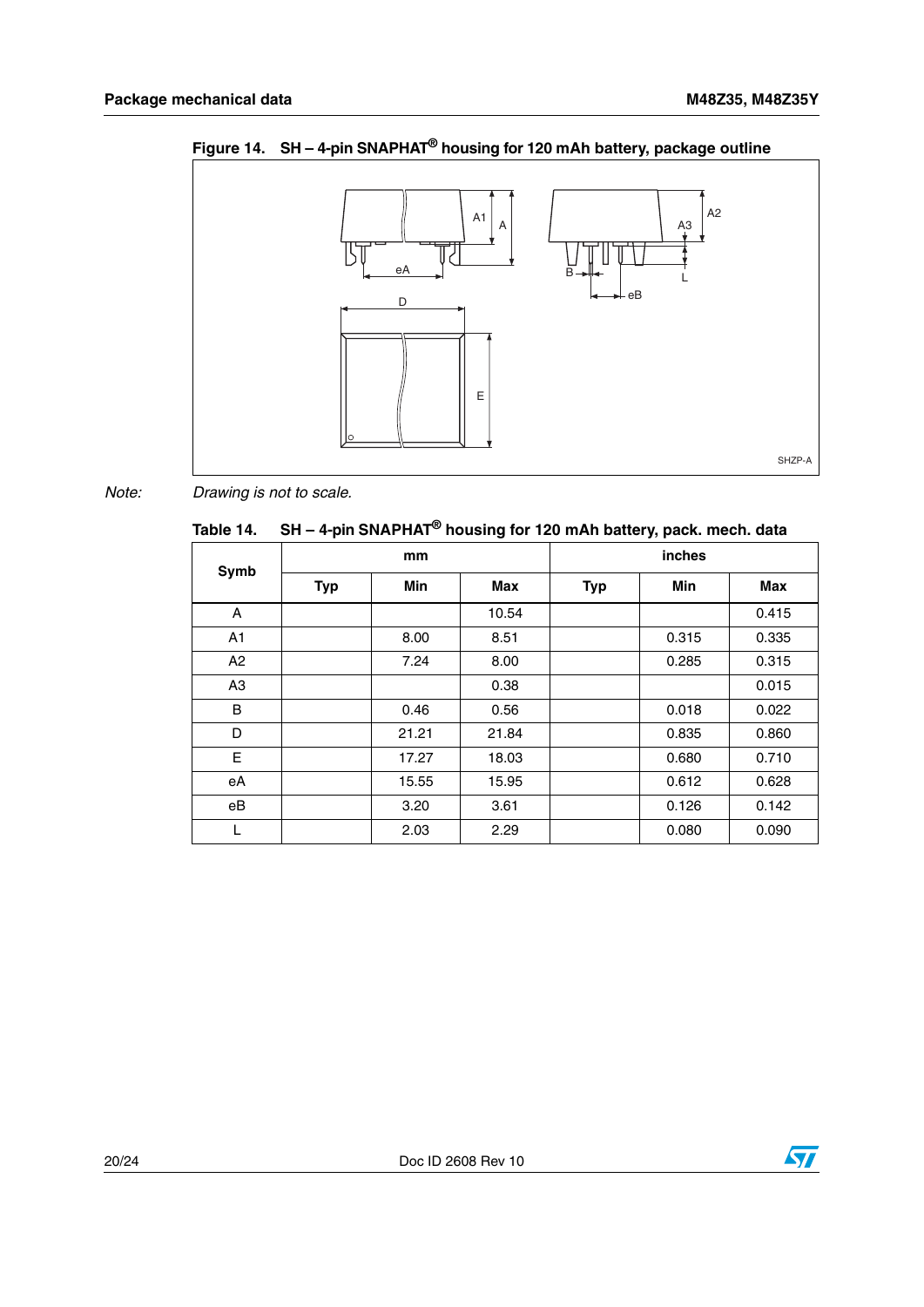## <span id="page-20-0"></span>**6 Part numbering**

#### <span id="page-20-1"></span>**Table 15. Ordering information scheme**

| Example:                                                       | M48Z | 35Y | $-70$ | MН | Е |
|----------------------------------------------------------------|------|-----|-------|----|---|
|                                                                |      |     |       |    |   |
| Device type                                                    |      |     |       |    |   |
| M48Z                                                           |      |     |       |    |   |
| Supply voltage and write protect voltage                       |      |     |       |    |   |
| $35^{(1)} = V_{CC} = 4.75$ to 5.5 V; $V_{PFD} = 4.5$ to 4.75 V |      |     |       |    |   |
| $35Y = V_{CC} = 4.5$ to 5.5 V; $V_{PFD} = 4.2$ to 4.5 V        |      |     |       |    |   |
| <b>Speed</b>                                                   |      |     |       |    |   |
| $-70 = 70$ ns                                                  |      |     |       |    |   |
| Package                                                        |      |     |       |    |   |
| $PC = PCDIP28$                                                 |      |     |       |    |   |
| $MH(2) = SOL28$                                                |      |     |       |    |   |
| <b>Temperature range</b>                                       |      |     |       |    |   |
| 1 = 0 to 70 $^{\circ}$ C                                       |      |     |       |    |   |
| <b>Shipping method</b>                                         |      |     |       |    |   |

For SOH<sub>28</sub>:

 $E =$  Lead-free ECOPACK<sup>®</sup> package, tubes

 $F =$  Lead-free ECOPACK<sup>®</sup> package, tape & reel

For PCDIP28:  $blank = Tubes$ 

- 1. The M48Z35 part is offered with the PCDIP28 (CAPHAT) package only.
- 2. The SOIC package (SOH28) requires the SNAPHAT<sup>®</sup> battery package which is ordered separately under the part number "M4Zxx-BR00SH1" in plastic tubes (see *[Table 16](#page-20-2)*).
- **Caution:** Do not place the SNAPHAT battery package "M4Zxx-BR00SH1" in conductive foam as it will drain the lithium button-cell battery.

For other options, or for more information on any aspect of this device, please contact the ST sales office nearest you.

#### <span id="page-20-2"></span>**Table 16. SNAPHAT® battery table**

| Part number   | <b>Description</b>                             | Package |
|---------------|------------------------------------------------|---------|
| M4Z28-BR00SH1 | Lithium battery (48 mAh) SNAPHAT <sup>®</sup>  | SН      |
| M4Z32-BR00SH1 | Lithium battery (120 mAh) SNAPHAT <sup>®</sup> | SН      |

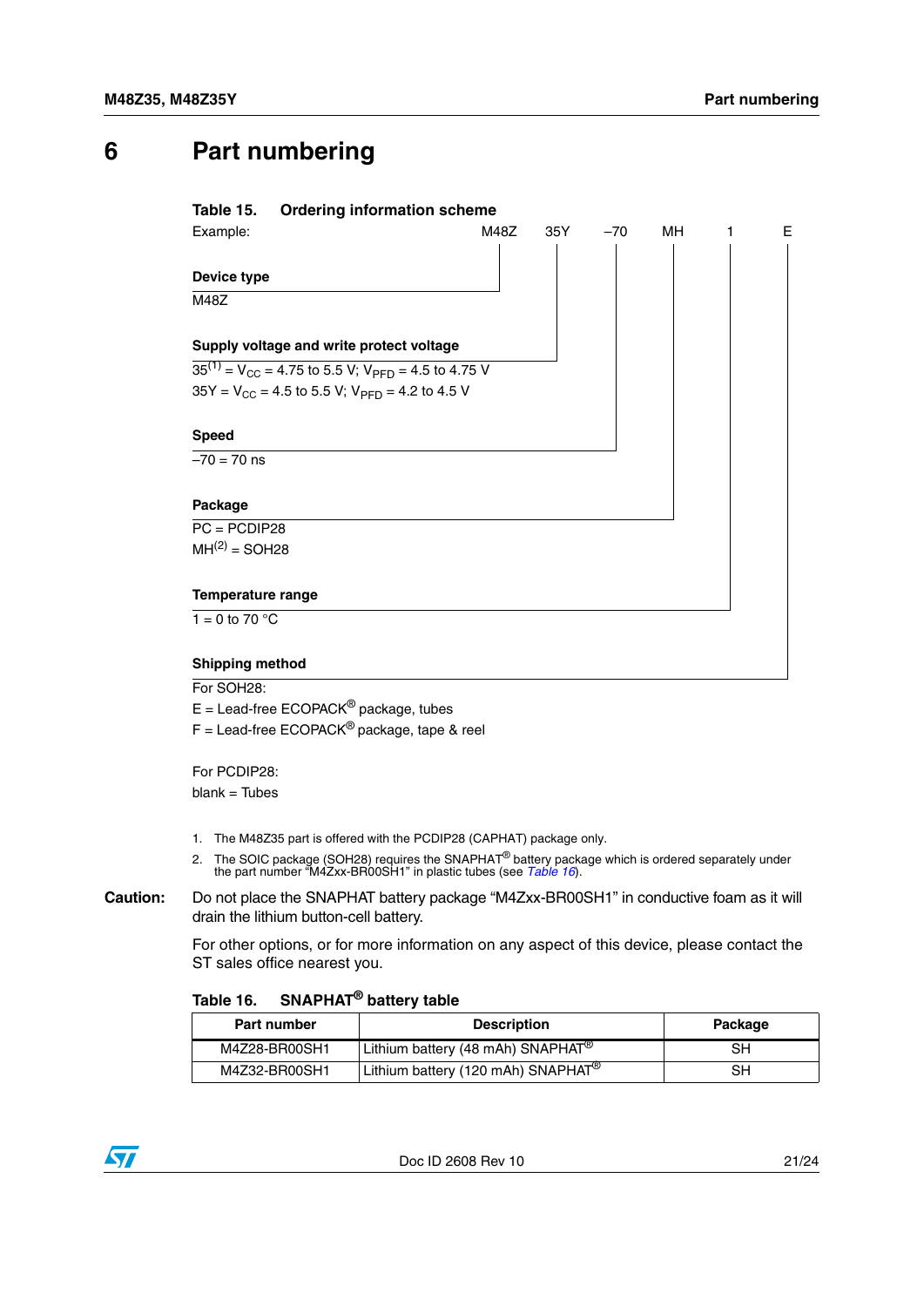## <span id="page-21-0"></span>**7 Environmental information**

<span id="page-21-1"></span>



This product contains a non-rechargeable lithium (lithium carbon monofluoride chemistry) button cell battery fully encapsulated in the final product.

Recycle or dispose of batteries in accordance with the battery manufacturer's instructions and local/national disposal and recycling regulations.

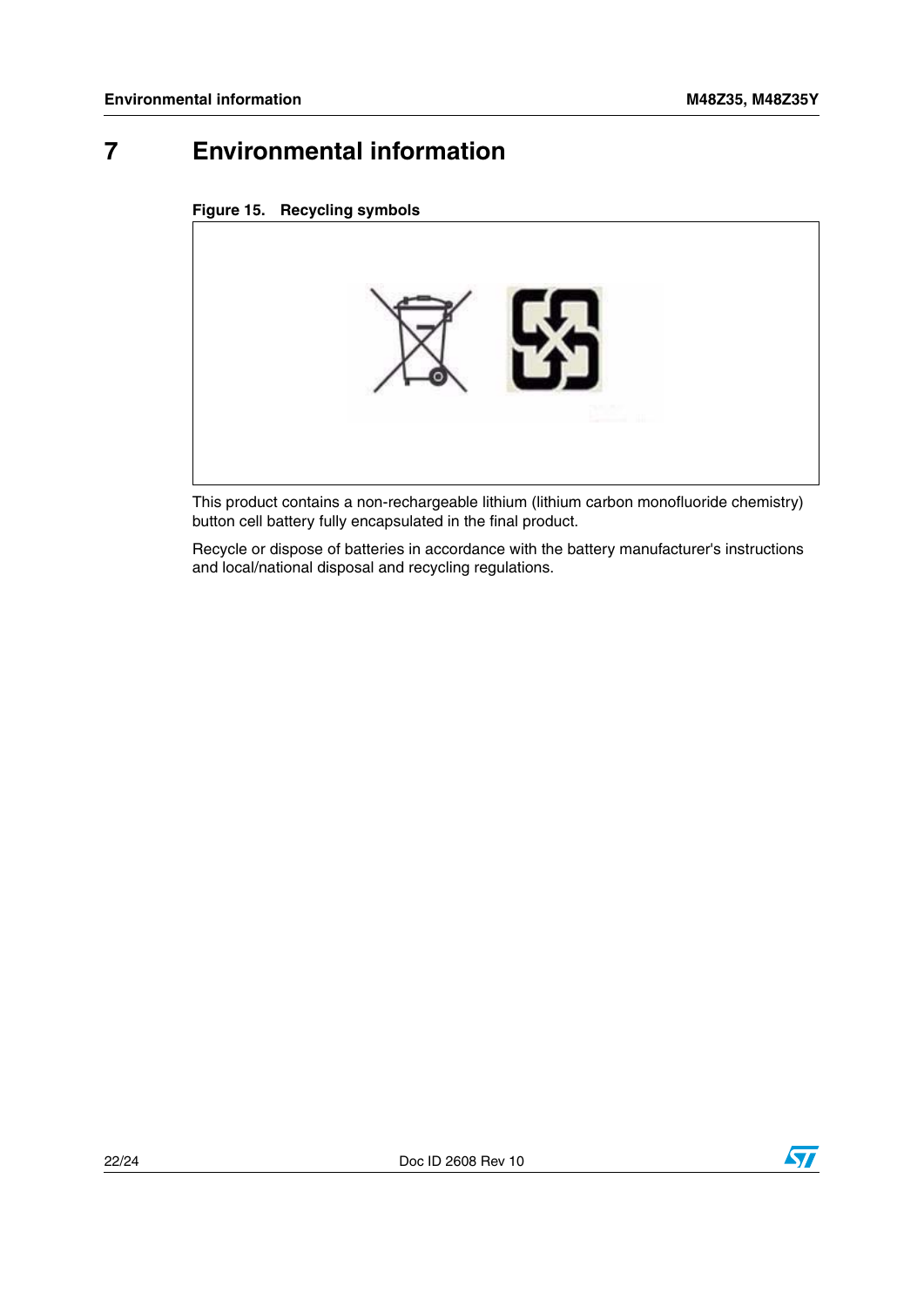# <span id="page-22-0"></span>**8 Revision history**

<span id="page-22-1"></span>

| Table 17. | <b>Document revision history</b> |  |
|-----------|----------------------------------|--|
|-----------|----------------------------------|--|

| Date        | <b>Revision</b> | <b>Changes</b>                                                                                                                                                  |  |
|-------------|-----------------|-----------------------------------------------------------------------------------------------------------------------------------------------------------------|--|
| Aug-1999    | 1               | First issue                                                                                                                                                     |  |
| 21-Apr-2000 | 1.1             | SH and SH28 packages for 2-pin and 2-socket removed                                                                                                             |  |
| 10-May-2001 | $\mathcal{P}$   | Reformatted; added temperature information (Table 9, 10, 3, , 5, 6)                                                                                             |  |
| 29-May-2002 | 2.1             | Modified reflow time and temperature footnotes ( $\overline{\text{Table 7}}$ )                                                                                  |  |
| 02-Apr-2003 | 3               | v2.2 template applied; test condition updated (Table 6)                                                                                                         |  |
| 03-Mar-2004 | 4               | Reformatted; updated with Lead-free information (Table 7, 15)                                                                                                   |  |
| 20-Aug-2004 | 5               | Reformatted; remove references to 'crystal' (cover page)                                                                                                        |  |
| 09-Jun-2005 | 6               | Removal of SNAPHAT <sup>®</sup> , industrial temperature sales types (Table 3, ,<br>5 6 7 8 10 15                                                               |  |
| 02-Nov-2007 | 7               | Reformatted; added lead-free second level interconnect information to<br>cover page and <i>Section 5: Package mechanical data</i> ; updated Table 7,<br>15, 16, |  |
| 25-Mar-2009 | 8               | Updated Table 7, text in Section 5: Package mechanical data; added<br>Section 7: Environmental information.                                                     |  |
| 19-Aug-2010 | 9               | Updated <i>Section 3, Table 11</i> ; reformatted document.                                                                                                      |  |
| 07-Jun-2011 | 10              | Updated footnote 1 of Table 7: Absolute maximum ratings; updated<br>Section 7: Environmental information.                                                       |  |